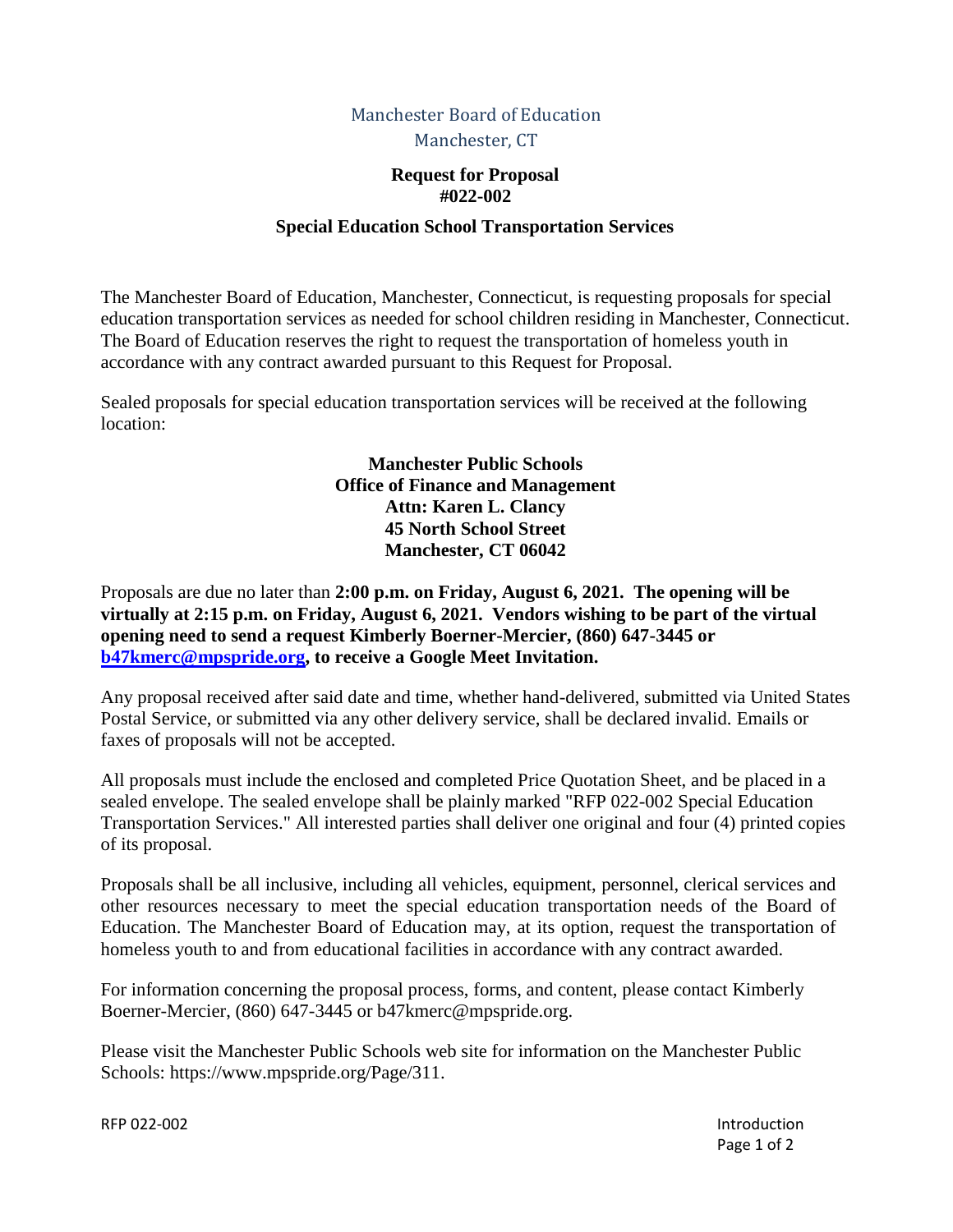The Manchester Board of Education reserves the right to reject any, or any part of, or all proposals; to waive informalities and technicalities; and to accept the proposal which the Manchester Board of Education deems to be in the best interest of the Board of Education.

Dated: Monday, July 26, 2021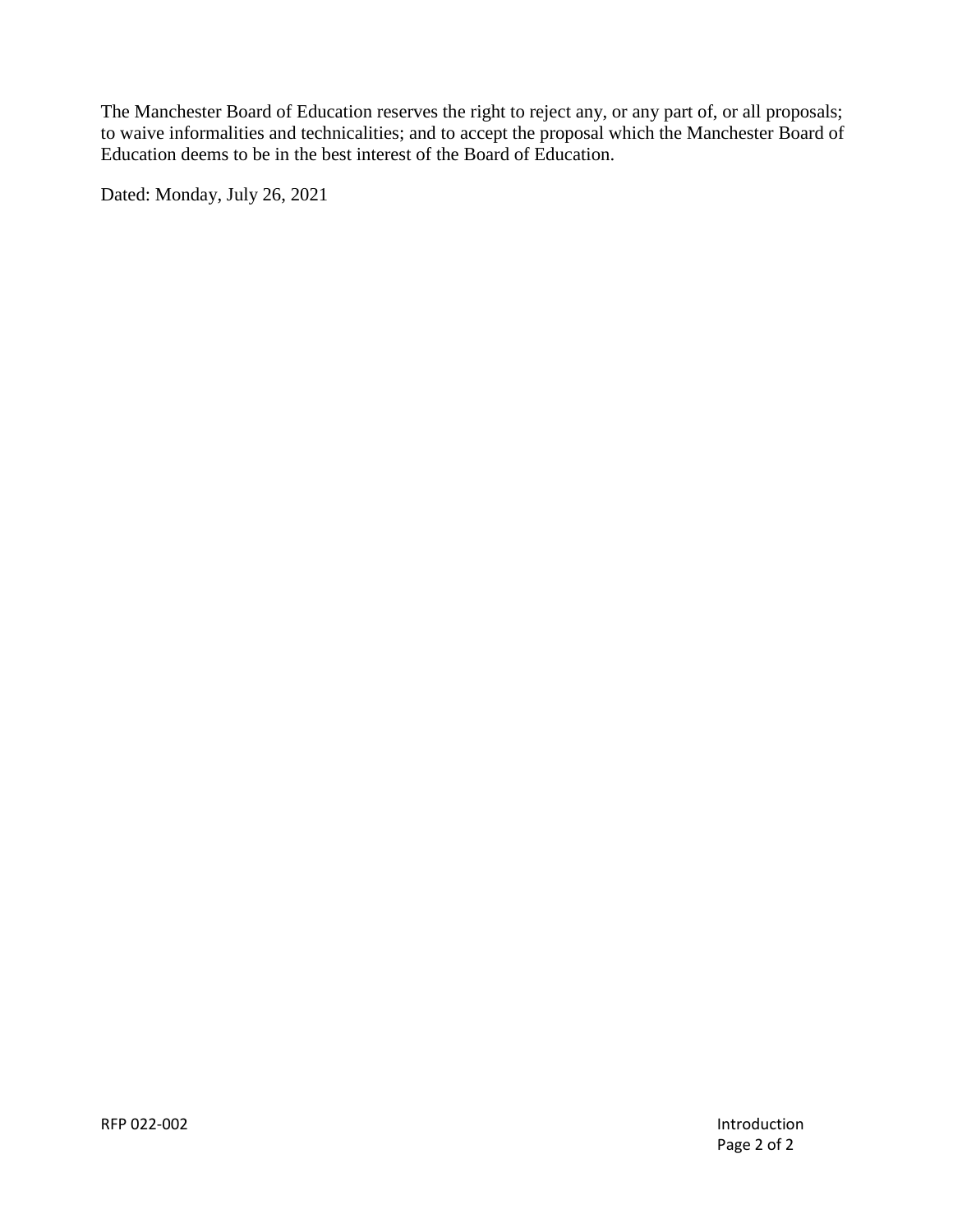# **RFP #022-002 Table of Contents**

## **I. FORM AND CONTENT OF PROPOSALS**

## **II. INFORMATION CONCERNING PROPOSAL PROCESS**

- 1. General Information
- 2. Evaluation, Selection, Process-Selection Activities

## **III. FORM OF CONTRACT**

# **IV. LIST OF SCHOOLS**

# **V. PROPOSAL FORMS**

- 1. Affirmations and Declarations
- 2. Pricing Proposal
- 3. Manchester Public Schools Standard Proposal Forms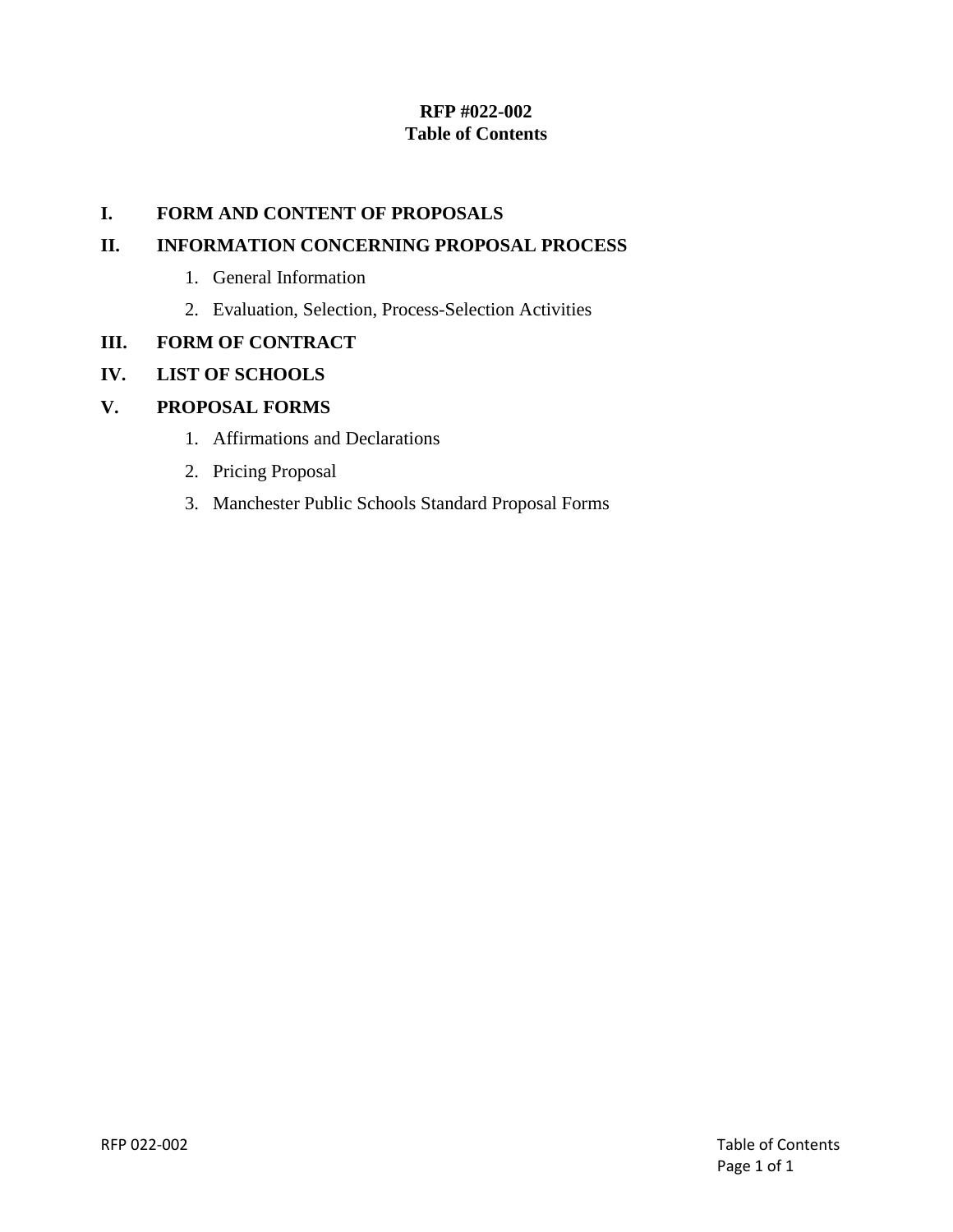# **I. Form and Content of Proposals**

Proposals shall include the following information and meet the following requirements as to form. Information not specifically required within the Price Quotation Sheet but outlined below shall be included with proposal via separate attachment(s).

- 1. The Bidder shall ensure that the proposal is signed by an authorized agent of the Bidder (See Price Quotation Sheet, attached).
- 2. The Bidder shall provide the name, telephone number, fax number, and email address of person(s) to be contacted for further information and clarification regarding the proposal (See Price Quotation Sheet, attached).
- 3. **Proposals shall be for a 3-year contract term (See Price Quotation Sheet, attached)**. The contract entered into between the Board of Education and one or more contractor(s) pursuant to this Request for Proposals (the "Contract") will be substantially similar to the Form of Contract included herein, provided that the Contract may contain such other additional provisions that the Board of Education deems necessary. The Board of Education reserves the right to initiate new routes to in-district or out-of-district site(s), or to request services for the transportation of homeless youth, during the term of the Contract, or any extension thereof, at the rates as submitted in the proposal and/or discontinue routes during the term of the Contract, or any extension thereof. As set forth in the Form of Contract, the Board of Education may terminate the Contract in the event of failure to perform certain important aspects of the services, in addition to other generally accepted reasons for contract termination. The Bidder is responsible for ensuring that it obtains the information it requires to make a responsible proposal that allows it to execute the Contract if it is awarded the Contract.
- 4. The Bidder shall provide a list of all special education transportation services provided during the past five (5) years, including, client contact, telephone number, email address, size of school district/client, scope of services rendered and date completed.
- 5. The Bidder shall provide a list of all special education transportation service agreements currently underway or under contract, including client contact, telephone number, email address, size of school district/client, scope of services to be rendered, and date to be completed/term of contract.
- 6. The Bidder shall provide a list of personnel to be assigned to Manchester's special education transportation contract, to the extent known, including years of experience in current positions and school districts/clients served. For management personnel, resumes should be included. State conviction history information from the State Police Bureau of Identification shall also be included for all personnel to be assigned to Manchester's special education transportation contract, if selected.
- 7. The Bidder shall provide ownership information with the proposal. The proposal shall indicate whether the Bidder is a sole proprietor, a partnership, a corporation, or other legal entity, and shall be signed by the person or persons legally authorized to bind the Bidder to a contract. The Bidder shall also provide information regarding how long the organization has been engaged in school/special education transportation services.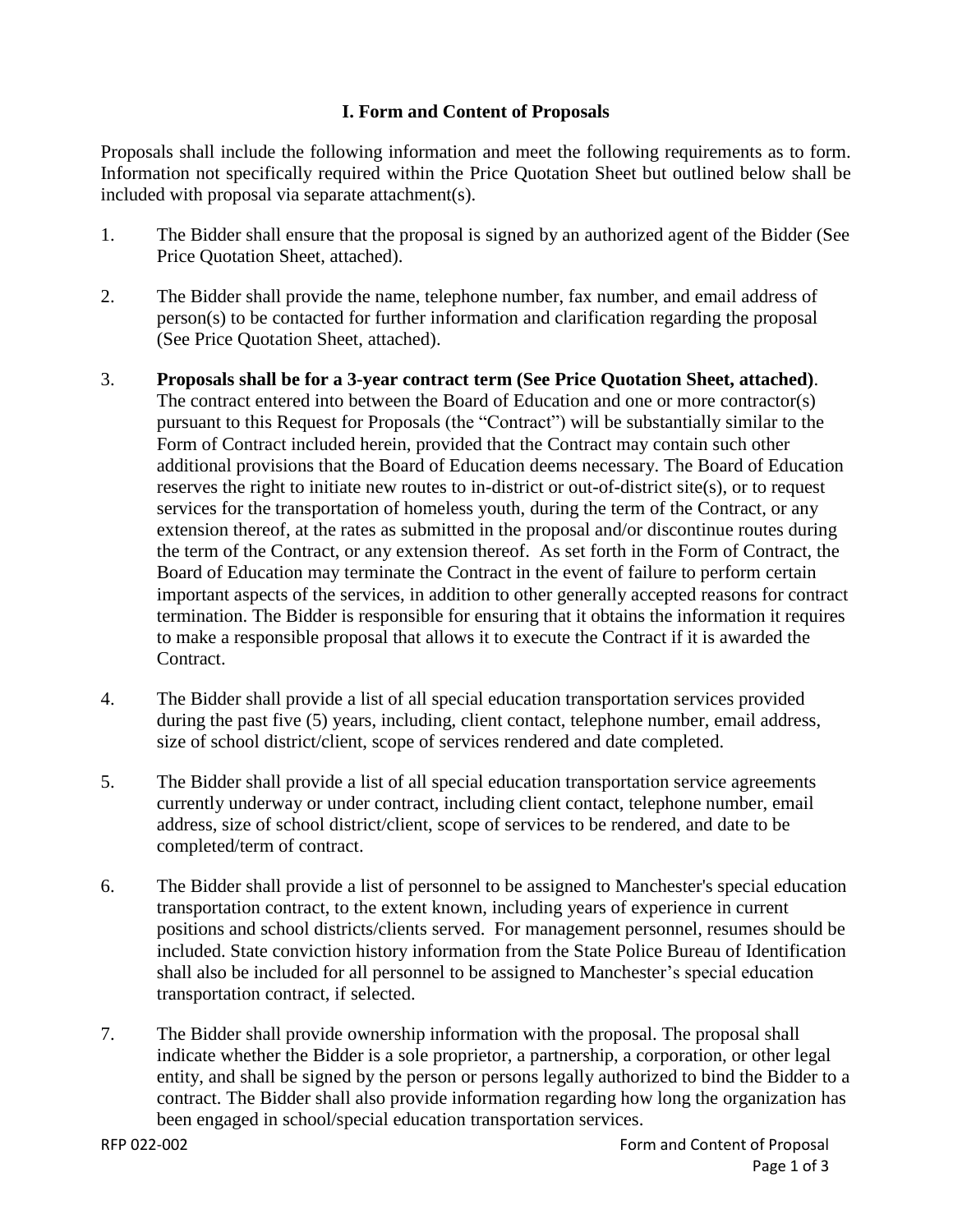- 8. The Bidder shall provide copies of financial statements for the last two (2) completed and audited fiscal years. Please note that financial information submitted will be, to the extent permitted by law, kept confidential if provided in a separate envelope marked "confidential."
- 9. The Bidder shall provide proposal prices that are "all-inclusive." Proposal prices shall include all vehicles, vehicle operators, equipment and services required to provide the special education transportation services described, and shall also incorporate any other labor, materials, supplies, overhead, taxes and profit of the Bidder. Proposal prices shall also include video camera technology, with audio capture capability, as well as other required equipment and technology as set forth in the Form of Contract.
- 10. The Bidder shall include in its proposal information regarding the technology/methods the Bidder intends to employ for the ongoing and continuing monitoring of all its routes with respective stops for pick-up and drop-off, including any specific technology/methods related to the transportation of special education students. Such technology/methods must be capable of arranging, developing, and maintaining all awarded routes and respective dropoff and pick-up points. Such technology/methods employed by a contractor will be subject to Board of Education review and approval.
- 11. The Bidder shall provide detail on the Bidder's programs and efforts to secure a qualified number of vehicle operators to meet the needs of the Board of Education. Each Bidder shall include a statement of its requirements for operators of vehicles which are in addition to any requirements enumerated in federal, state or local law, rules or regulations.
- 12. The Bidder shall include a statement/description relative to its safety program, as well as any specialized training for new and experienced drivers and bus monitors, accident reduction programs, vehicle maintenance and inspection programs, computerized fleet maintenance, and/or management and routing systems.
- 13. The Bidder shall include a detailed description of its anticipated depot facility/parking facility, including property ownership information, property details, and location information.
- 14. The Board of Education strongly advises Bidders to familiarize themselves with all requirements, locations, travel distances and traffic conditions prior to submitting a proposal.
- 15. No contract may be assigned or transferred without the written consent of the Board of Education.
- 16. A proposal submitted by a bidder who intends to act as an intermediary contractor between two (2) or more parties in negotiating an agreement will not be accepted; that is, brokered contracts will not be permitted.
- 17. It will be assumed that all terms of the Request for Proposals, including the Form of Contract, will be complied with and will be considered as part of the proposal, unless an exception is expressly indicated. Bidders must provide full details of any proposed exceptions to the Request for Proposals or proposed modifications to the Form of Contract.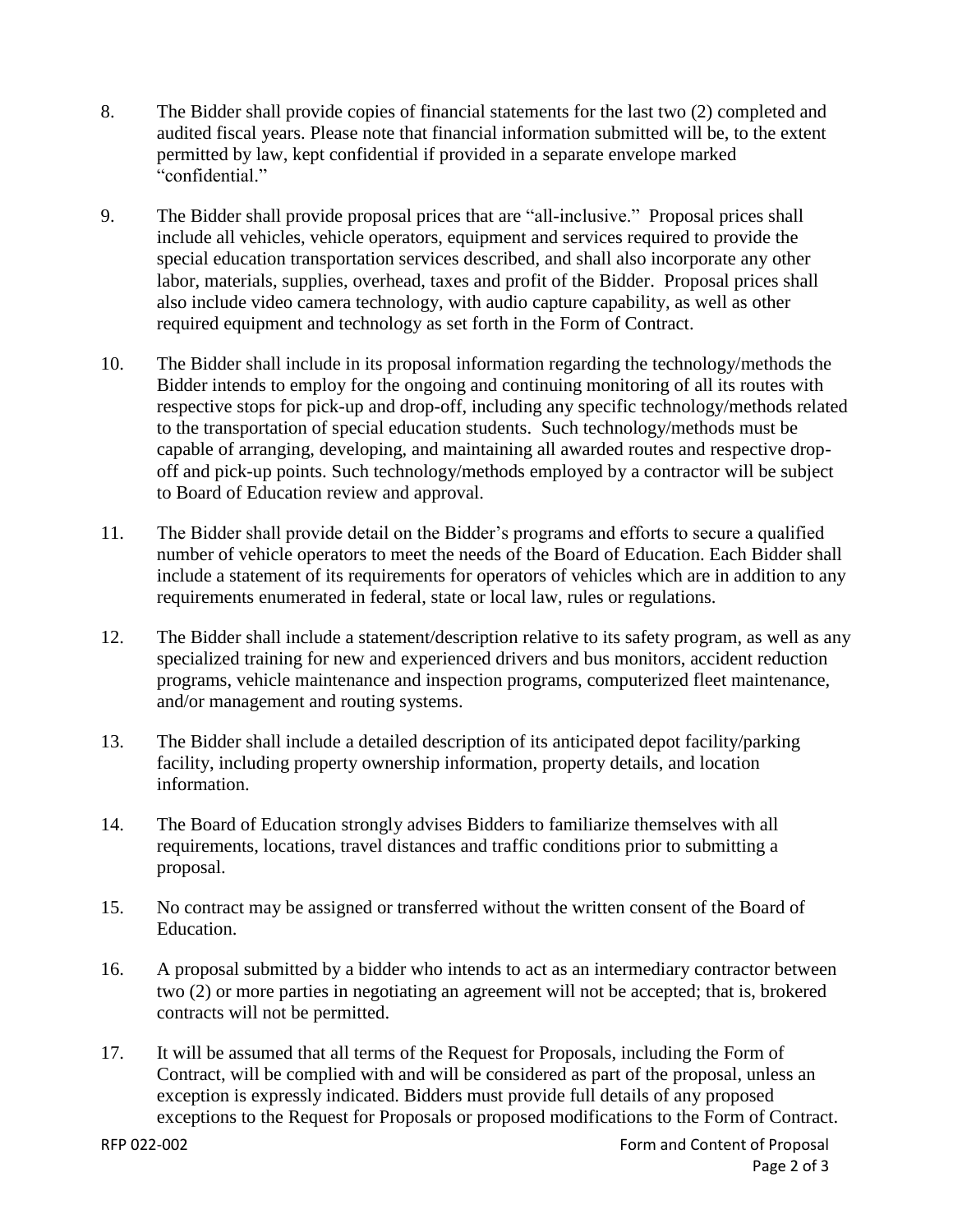Details of any such exceptions or modifications must be submitted separately and attached to the Bidder's proposal.

18. Information submitted in accordance with the Request for Proposals is subject to the Connecticut Freedom of Information Act, including the provisions of Section 1-210 of the Connecticut General Statutes.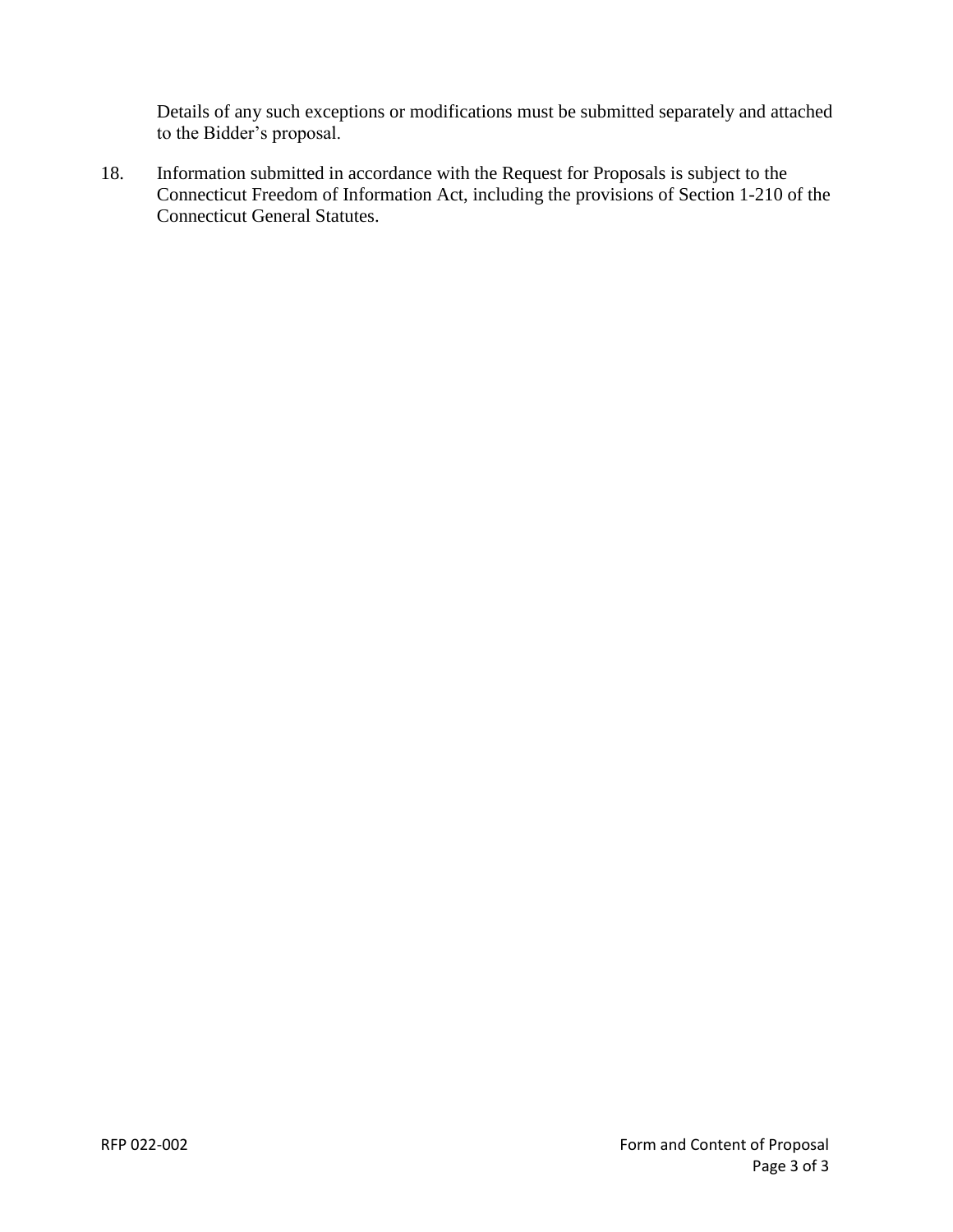### **II. Information Concerning Proposal Process**

#### **II.1 General Information**

- 1.1 Proposals Must Remain Open. Proposals must remain firm and binding upon Bidders for a period of ninety (90) days from the date of receipt. Withdrawal of a proposal may be made only with the consent of the Board of Education.
- 1.2 No Right Shall Accrue Prior to Contract Execution. No right shall accrue to any Bidder submitting a proposal until execution of a contract by a duly authorized officer of the Manchester Board of Education.
- 1.3 Addenda to the Request for Proposals. In the event it becomes necessary to revise or supplement any part of this Request for Proposals, addenda will be posted via posted addenda at the website listed below. It is each Bidder's sole responsibility to monitor the website for any addenda.

https://www.mpspride.org/Page/311

- 1.4 Incurring Costs. Neither the Board of Education nor the Town of Manchester shall be liable for any costs incurred by a Bidder or potential Bidder prior to the issuance of a contract.
- 1.5 News Releases. News releases pertaining to this Request for Proposal or the services to which it relates will not be made without prior approval and then only in coordination with the Board of Education.

#### **II.2 Evaluations, Selection and Post-Selection Activities**

- 2.1 Selection Criteria. The following factors, without limitation, will be considered in reviewing and evaluating proposals (in no particular order):
	- The accuracy, responsiveness, and conformity with the requirements of this Request for Proposals of the Bidder's proposal;
	- The experience, competence, and track record of the Bidder;
	- The nature, size, ownership structure, and financial condition of the Bidder's organization;
	- Personnel (e.g., trained vehicle operators and aides), and/or plan for recruitment of qualified personnel, to perform the services required;
	- Other transportation services currently under contract by the Bidder;
	- Location of the headquarters of the Bidder, as well as location of, and ownership status of, proposed depot/lot for storage of vehicles providing services to the Town and the Board;
	- Accessibility of the senior officers of the Bidder during contract performance;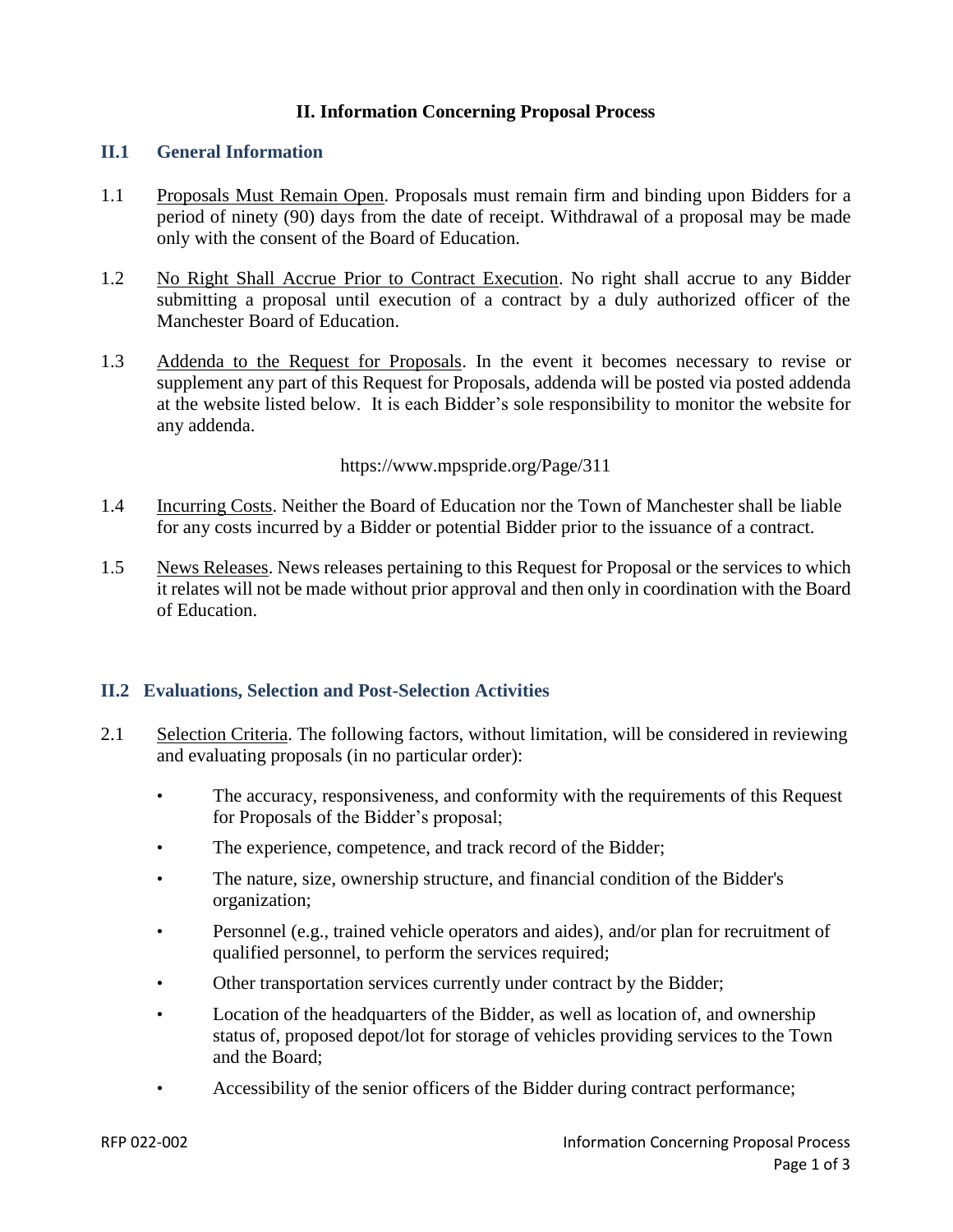- Responsiveness, capacity, and availability to perform the services based on the changing needs of the Board of Education;
- Demonstrated ability to transport school children with special needs safely and reliably;
- Other factors considered to be in the best interests of the Board of Education; and
- Cost/Price.

The contract or contracts that are awarded pursuant to this Request for Proposals concern the provision of transportation to students with special needs. The specialized nature of such transportation services, as well as legal mandates pertaining to the education of students with special needs, necessitate that the Board consider numerous factors, including without limitation experience, availability, responsiveness, track record, safety and reliability, in addition to price, when evaluating proposals and awarding routes in accordance with this Request for Proposals. Contract awards will be made based on a determination of what is in the best interest of the Board of Education, and the students who will be receiving the services which are the subject of this Request for Proposals, upon consideration of all relevant factors.

- 2.2 Investigation of Bids. The Board of Education may make any such investigation deemed necessary to determine the ability of a Bidder to discharge the Contract, if awarded. The Bidder shall furnish the Board with all such information and data as may be required for this purpose. One or more Bidders may be asked to provide additional information, to meet with the Board or representatives of the Board to discuss their proposal, or to address such other issues as deemed important by the Board. The Board may interview and negotiate with one or more Bidders after the proposals are opened and to modify the Form of Contract based upon negotiations with one or more Bidders. The Board reserves the right to reject any proposal if the Bidder fails to satisfactorily convince the Board that it is properly qualified or capable to perform the services.
- 2.3 The Board reserves the right to amend or withdraw this Request for Proposals for any reason, to accept or reject any or all bids, in whole or in part, as determined by the Board, in their discretion, to be in the best interest of the Board. The Board may also waive any informalities, non-material deficiencies or procedural irregularities in any bid, in their discretion.
- 2.4 No bid will be accepted or opened that is not submitted in compliance with the requirements of the Request for Proposals.
- 2.5 The Board reserves the right to award a contract to one bidder or multiple bidders (e.g., awarding individual routes to contractors on a route-by-route basis) based on a consideration of all relevant factors, as identified herein, and a determination of the best interests of the Board. Routes which are awarded will be subject to the rates set forth in the successful proposal. Should the Board requires special education transportation to a site not listed in the proposal documents or the transportation of homeless youth, the route will be awarded on the basis of the applicable daily rate in a selected proposal.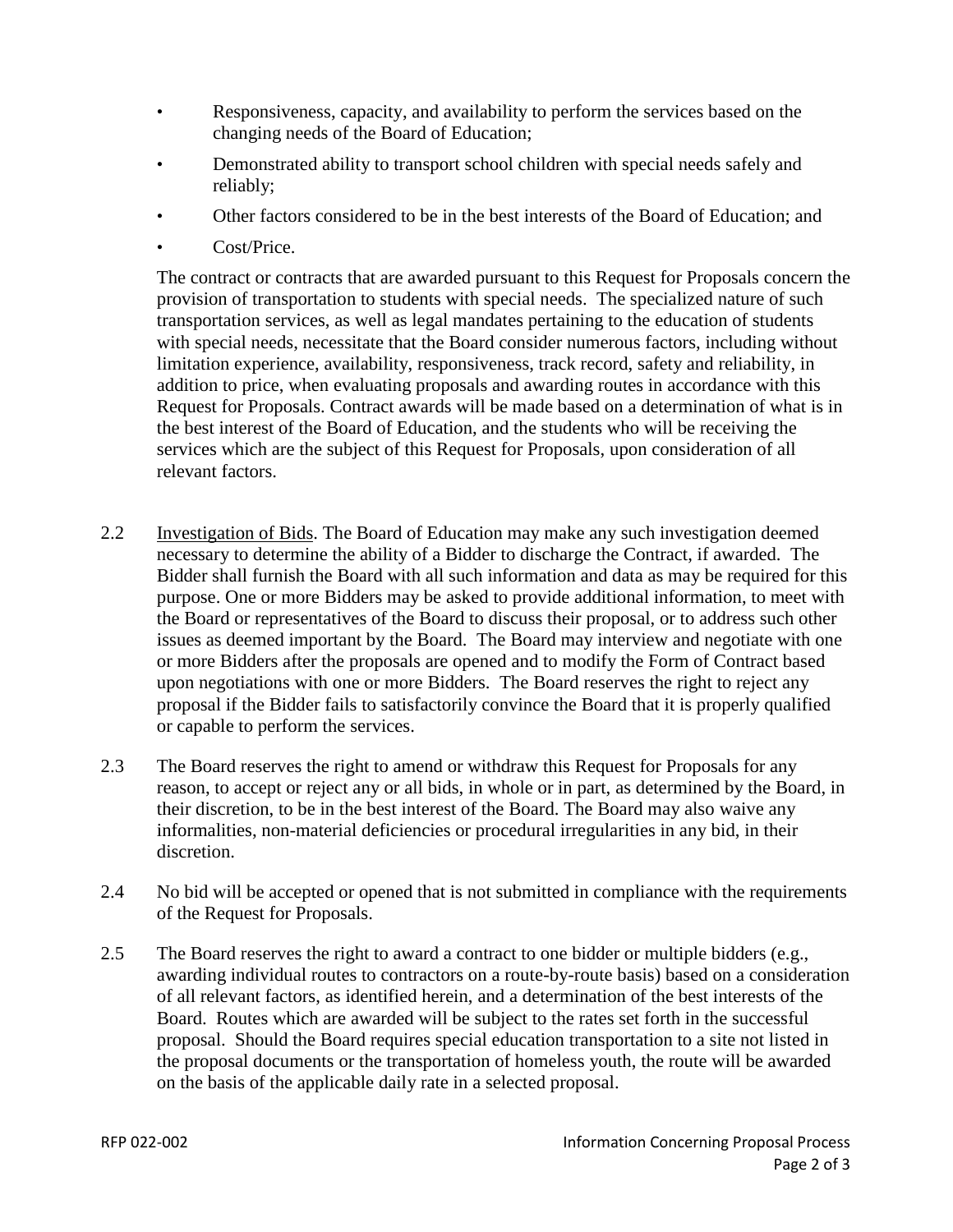- 2.6 The Board reserves the right to award routes either in preparation for a new school year or during the course of a school year and to terminate a route at any time, as deemed necessary, without financial or other penalty.
- 2.7 Narrowing of Proposal. The Board may, at its sole discretion, eliminate one or more proposals from consideration, based on review of proposals relative to the above noted selection criteria. Remaining bidders may be requested to provide additional information or revised proposals to the Board for further consideration.
- 2.8 Preliminary Selection and Negotiations. In the event that a proposal is selected, such selection shall be preliminary and not binding unless and until execution of a Contract for special education transportation services satisfactory to the Board of Education. Negotiations may be undertaken with any Bidder whose proposal shows it to be qualified, reasonable, and capable of performing the work and the Board of Education may require modifications to the proposal preliminarily selected.
- 2.9 Post Proposal Assistance. The Board of Education will make available to a successful bidder appropriate records and plans, as well as appropriate staff to answer questions on behalf of the Board of Education.
- 2.10 After review of all factors, terms and conditions, including price, the Manchester Board of Education reserves the right to reject any and all proposals, or any part thereof, or waive defects in same, or accept any proposal deemed to be in the best interest of the Manchester Board of Education, even if it is not the lowest cost proposal.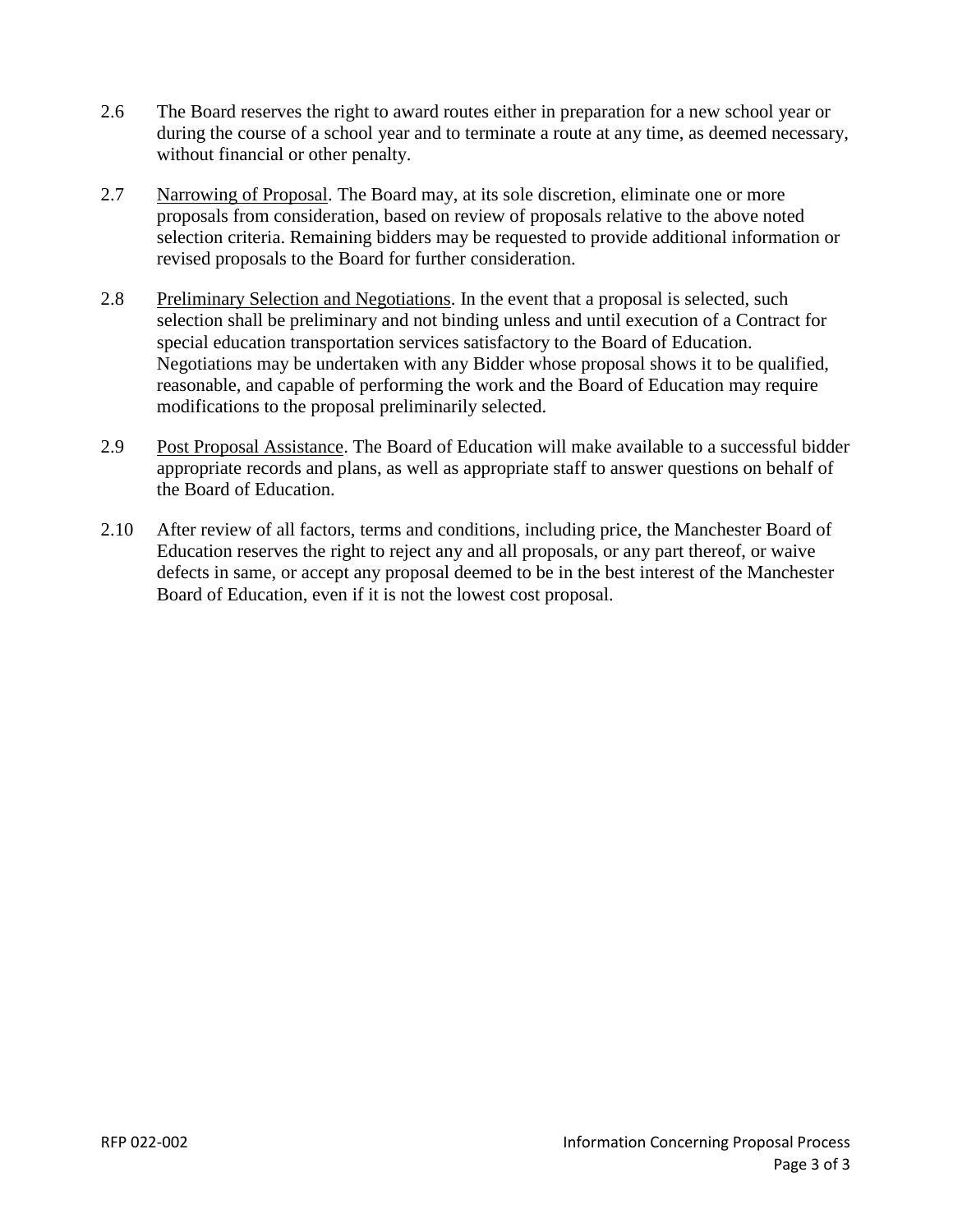# **III. Form of Contract**

This Special Education Transportation Services Agreement (the "Contract") is made and entered into on the date indicated below by and between [CONTRACTOR] (the "Contractor") and the Manchester Board of Education (hereinafter, the "Board"). Contractor and the Board will herein be referred to individually as a "Party," and collectively as the "Parties."

WHEREAS, Contractor has experience providing transportation services, including transportation services for students with special needs, to boards of education in Connecticut;

WHEREAS, the Board wishes to procure transportation services for certain students with special needs residing in Manchester (the "District") to school programs within the Manchester Public Schools system, other schools in Manchester, or other schools outside of Manchester;

WHEREAS, the Parties desire to provide or receive, as appropriate, the transportation services described in this Agreement during its term;

NOW THEREFORE, in consideration of the foregoing and of the mutual promises and covenants set forth in this Agreement, the Parties hereby agree as follows:

### **1. TERM**

A. The Contractor shall provide services at the prices included in its response (the "Bid") to Request for Proposals No. 022-002 during a three year term, starting September 1, 2021,\* and ending June 30, 2022, in year 1, and starting July 1, 2022, and ending June 30, 2024, in years 2 and 3, including the regular school years and extended school year ("ESY") periods during such term, unless terminated earlier in accordance with this Contract by either Party. The Board of Education and the Contractor may agree to renew the Contract, in whole or in part, for one additional year.

 $*A$  select group of schools may start prior to September  $1<sup>st</sup>$  for which services will be mutually agreed upon between the Contractor and the Board.

# **2. SCOPE OF WORK**

- A. The Contractor agrees that it will transport Students (as hereinafter defined) to and from any school identified in this Contract, or any other school or other facility designated by the District in accordance with this Contract, and requested by the District (all, collectively, the "Schools" and each, individually, a "School") in accordance with such conditions (e.g., times, routes, and stops) approved by the District.
- B. The transportation routes to the Schools are to be developed by the Contractor and are subject to District approval. The merging of students from other school districts ("ride sharing") on a route is subject to District prior approval. The Contractor shall provide the District with detailed route data in a timely fashion including but not limited to: vehicle description; vehicle number; route description and times; mileage; driver and aide details as required by the District and the State.
- C. Any transportation route may be suspended or terminated without penalty incurred by the District/Board where caused by illness, relocation or graduation, conflicts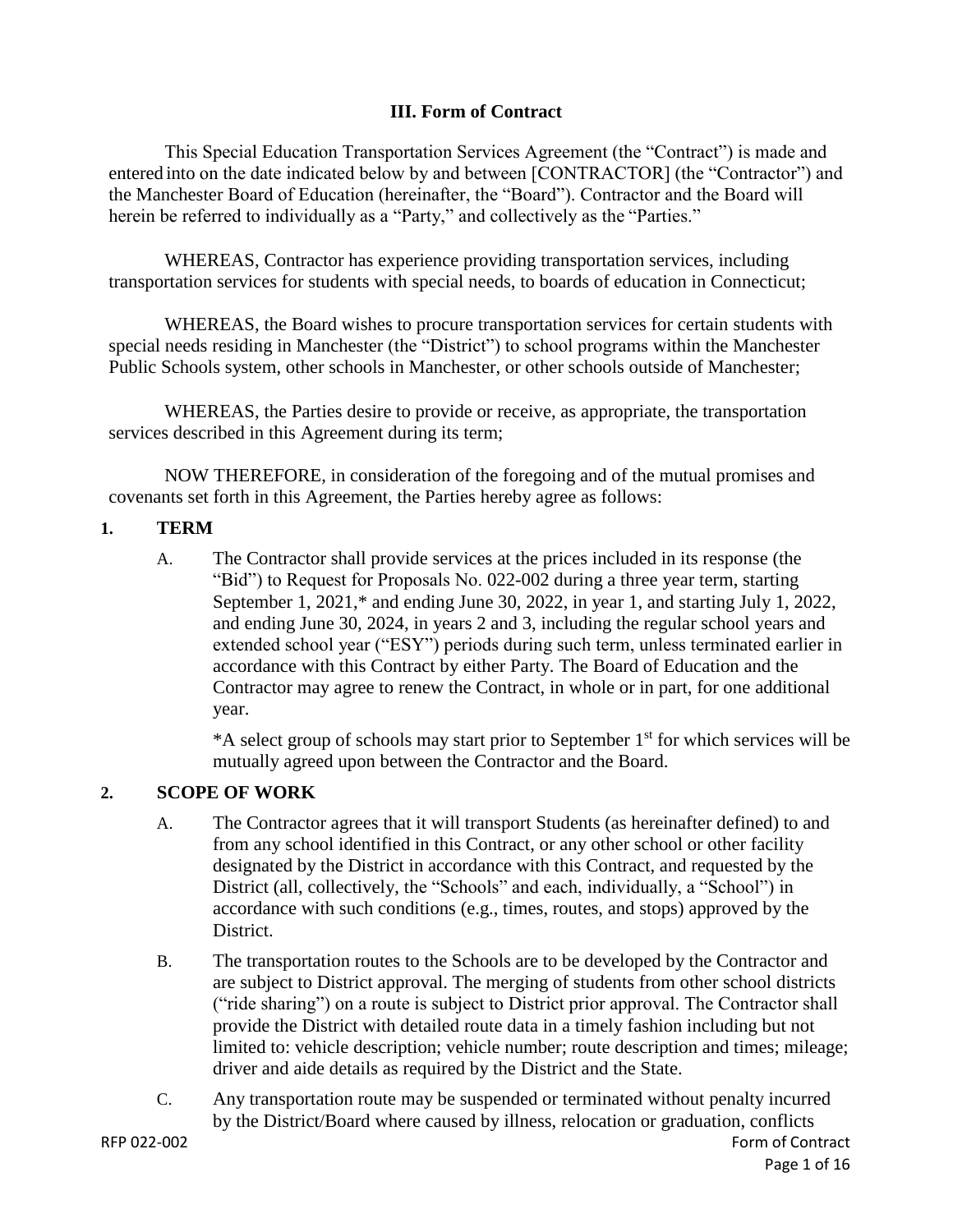with other students, or determinations of need as solely determined by the District.

- D. Due to certain student requirements, any route may be cancelled or delayed with 24 hours' notice to the Contractor, without costs incurred to the District. Cancellations may be made by the District due to weather conditions or other circumstances beyond its control, without penalty.
- E. Contractor is required to notify the District within twenty four (24) hours if a student who is scheduled to be transported fails to appear for transportation services or does not require transportation services for any reason. The District has the sole right to determine if the Contractor should continue to attempt to transport the student.
- F. The Board will, at the daily rate set forth herein (the "Daily Rate"), pay for any Transportation Services hereunder actually performed in accordance with the terms and conditions of this Contract by the Contractor. No payment will be made to the Contractor for services not required or not rendered, including any circumstances in which the District determines that transportation services are not required, either temporarily or permanently.
- G. The Board has an interest in reducing its transportation costs. The Board encourages notification by the Contractor of potential ride sharing opportunities that may arise during the Term. The Contractor shall collaborate on the development of combined routes (i.e., a route stopping at two or more Schools), where appropriate, with the final decision being made by the Board.
- H. This Contract concerns SPECIAL EDUCATION TRANSPORTATION. There is a requirement of door-to-door service, between the home and school and vice versa. The standard of service for this type of transportation service should be of a high order due to the special needs of the students transported.
- I. The Contractor shall furnish, for the prices set forth herein, all necessary resources and services to transport all students designated by the District (collectively, the "Students" and each, individually, a "Student") to and from the Schools and any other requested location (the "Transportation Services"). Transportation Services shall be understood to include, without limitation, personnel (including both Vehicle Operators and aides), supervisors, Vehicles, fuel, equipment, maintenance services and other services required to provide such Transportation Services.
- J. Attendance may vary for both the regular school year and ESY programs. It is understood that not all Students will attend school on a daily basis (i.e. attendance may be required for one, two, three or four days per week).
- K. The District may, at its option, request the transportation of homeless youth to and from educational facilities in accordance with this Agreement.
- L. There shall be a sufficient number of Vehicles (including an appropriate number of each required vehicle size) to ensure seats for all passengers at all times. Standees or overloading of the Vehicles shall not be permitted at any time.
- M. Subject only to the requirement that the safety of children and others is of paramount importance, reliability and on-time performance is of the essence in the performance of this contract.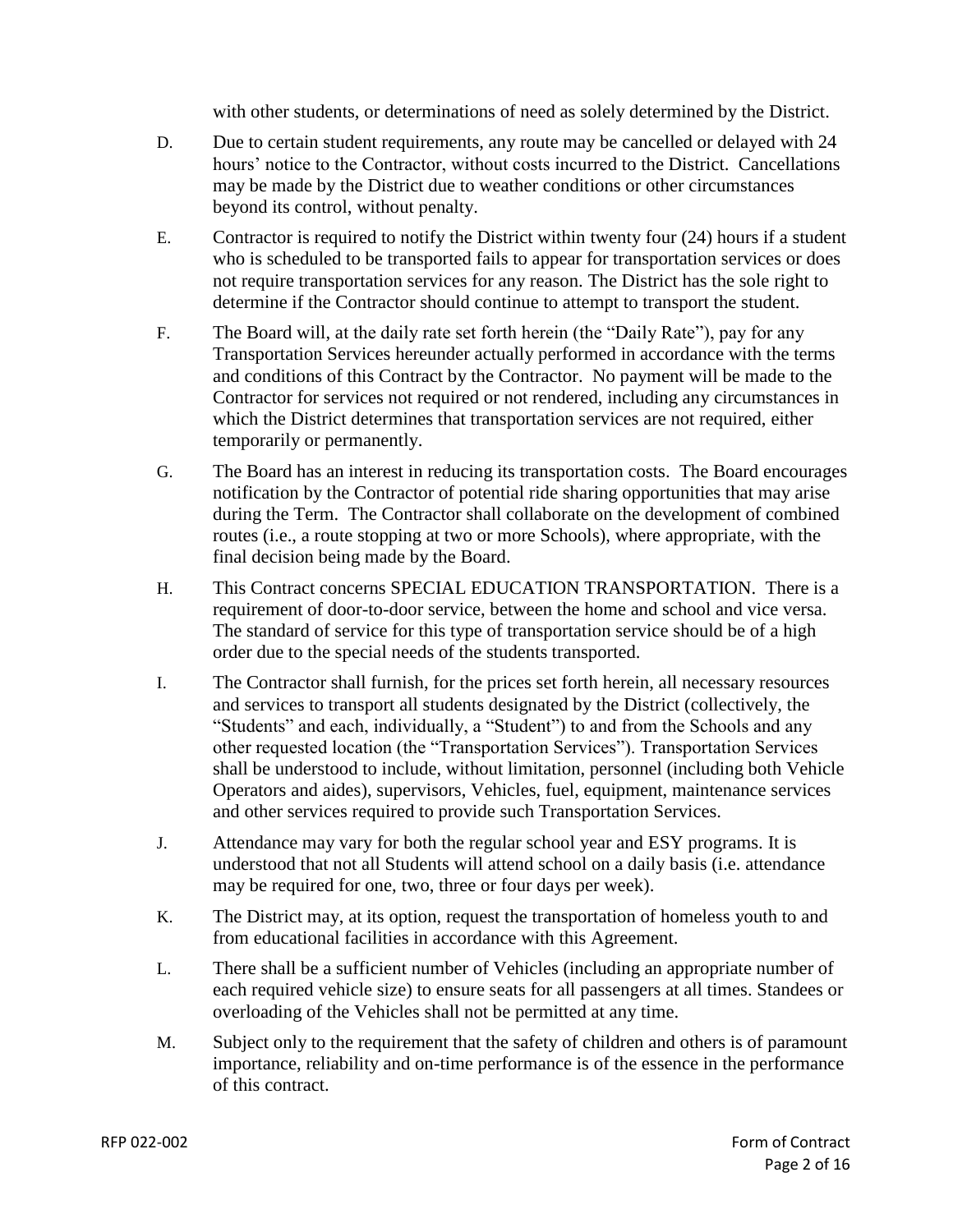- N. The Contractor shall provide a qualified and experienced contact person (the "Contact Person") who will be responsible for the general overall supervision and execution of the Transportation Services required by this Contract. The Contact Person shall be available or accessible at all times during the times that Vehicles are operating to receive inquires and instructions from the Board or its agent.
- O. The Contractor shall provide to the Board a designated telephone number to answer calls concerning daily service, including missed service and late pickups or dropoffs.
- P. The District shall provide school calendars setting forth the days Transportation Services are to be provided by the Contractor to Contractor during each school year during the Term of this Contract. The Contractor shall also provide Extended School Year transportation on the dates requested by the District prior to the start of each summer. The Contractor shall provide the Transportation Services on every day that each School is in session and the Transportation Services are required.
- Q. The Contractor shall also provide Transportation Services for early dismissals or late openings of any and all Schools to which Students are transported under this Contract.
- R. Each Vehicle Operator shall know his or her assigned route, including all stops, prior to the start of the school year or prior to the initiation of a new route. Each Vehicle Operator shall drive through their entire route prior to the start of the school year or the initiation of a new route. The Contractor will identify any routes where there is an indication of an inability to regularly perform to schedule and to safely serve the Students, and the Contractor shall advise the Board of the same. The Contractor shall have any new or substitute driver drive through the route prior to performing the route with Students. The cost of any trial runs shall be borne by the Contractor and will not be billed to the Board.
- S. The Contractor will be required to consult with the Board, during times of inclement weather, about road conditions, and the potential of School closings. The Contractor shall be responsible for providing the regularly scheduled Vehicles in the event that Schools are closed early during any school day due to weather conditions or other emergency conditions.
- T. During the Term of this Contract, the District may modify routes and/or the numbers of Students and Schools.
- U. The Board may request the provision of Services for routes in addition to those included in the Contract during the Contract term. Prior to additional routes being assigned to the Contractor during the term of the Contract and the Contractor agreeing to perform such additional routes, the Board and the Contractor shall agree on the cost of Services for such additional routes.
- V. Contractor must have in place a system to monitor bus attendance which can provide to the Board regular reports which can be used for the purposes of Medicaid reporting requirements.
- W. The District reserves the right at its sole discretion to allow the transportation of students other than the students of the Board to be transported on the contracted vehicle.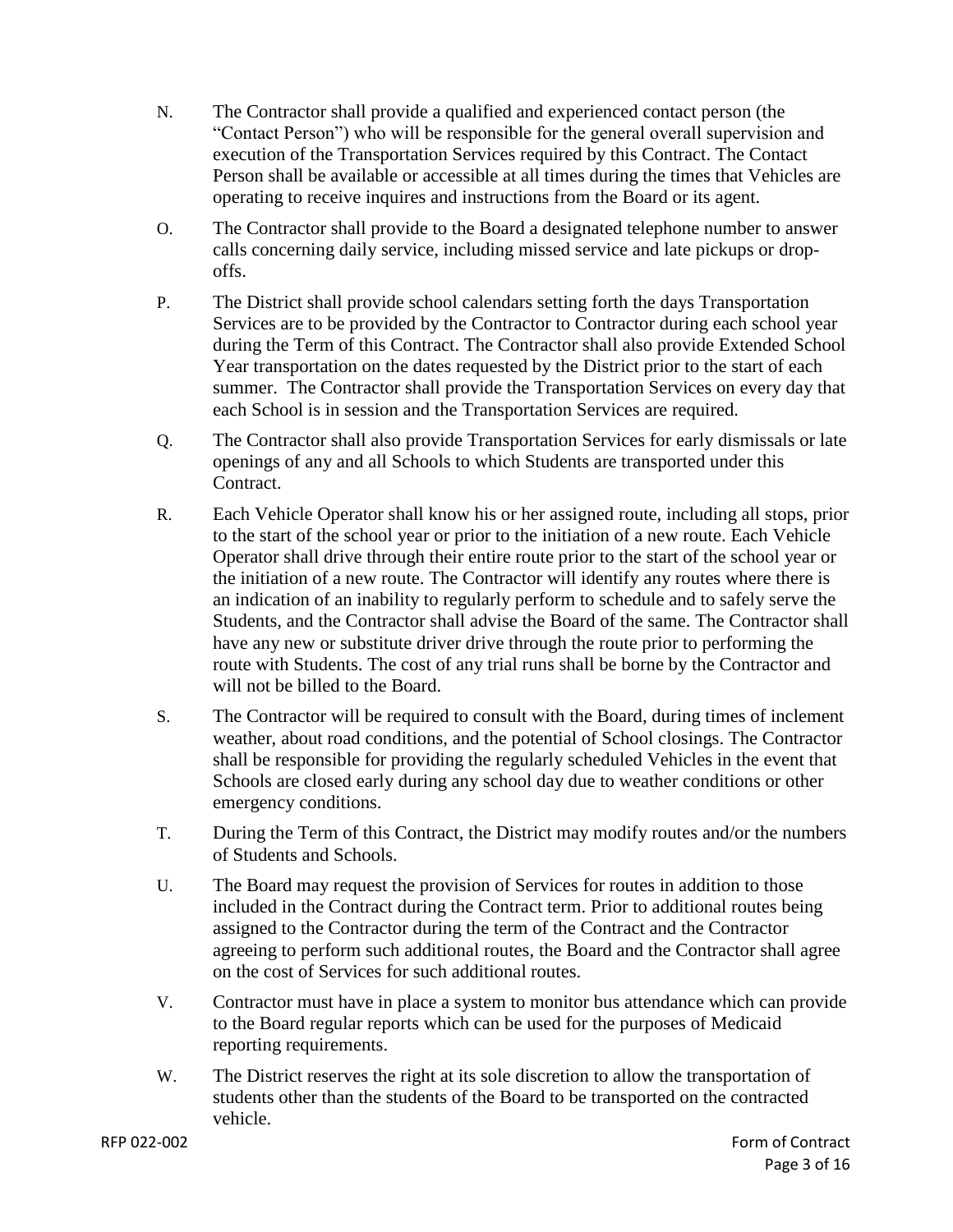- X. The Board reserves the right to use other contractors for all other transportation services of the Board. The Board reserves for itself and/or with other vendors the right to transport, in and out of district, any or all special education or homeless pupils.
- Y. The term "Transportation Services" and "Services" shall mean all, collectively,(i) any and all services set forth in this Article 2, (ii) the transportation services to be performed under this Contract, (iii) other services required or necessary for the proper performance of the Contractor's work under this Contract and (iv) the services described in the Request for Proposals associated with this Contract, which were issued by the Board. The terms and conditions of the Request for Proposals are deemed a part of and incorporated into the Contract and the Contractor's representations and warranties of the Bid Documents are deemed incorporated into and made in the Contract. To the extent there is conflict between the terms and conditions of the Contract and the Request for Proposals, the terms and conditions of the Contract shall control and prevail.

# **3. PAYMENT AND COMPENSATION**

- A. Based upon the prices set forth in Exhibit A attached hereto and made a part hereof ("Exhibit A"), payments for properly performed Services rendered shall be made upon receipt of a properly itemized invoice. The services shall be invoiced based on Services actually rendered in the prior month. Payment will be tendered within thirty (30) days of receipt of invoice. All invoices for Services rendered must be submitted within thirty (30) days of the end of the prior month. Delayed billing is not acceptable and will not be honored by the Board.
- B. The Board will not be obligated, under any circumstances, to pay for any Services that have not been provided. Compensation will only be provided for services required by the Board and properly delivered by the Contractor.
- C. No payment will be made for vehicles that are scheduled to operate but that fail to provide Services due to mechanical problems, driver shortages, or similar operating issues that are deemed by the Board to be under the control of the Contractor. The Board shall have the right to terminate the Contract where the Contractor has failed to meet its obligations under the Contract.
- D. The Contractor(s) shall maintain records during the term of the Contract(s) and for three (3) years thereafter, of the Services provided to the Board on a route-by-route basis, and shall submit such records upon request by the Board for audit in support of each of the monthly invoices.
- E. The Parties agree that other than the compensation set forth in this Contract, including the Exhibits hereto, no other compensation shall be due and owing to the Contractor by the Board for the Services.
- F. There is a mutual understanding by the Parties, regarding the need to meet all requirements related to the Services, including, without limitation, timeliness and reliability, while operating within the financial constraints that may result from limited funding. To this end, the Contractor agrees to work closely with the Board's staff to create the highest level of efficiency while maintaining performance standards.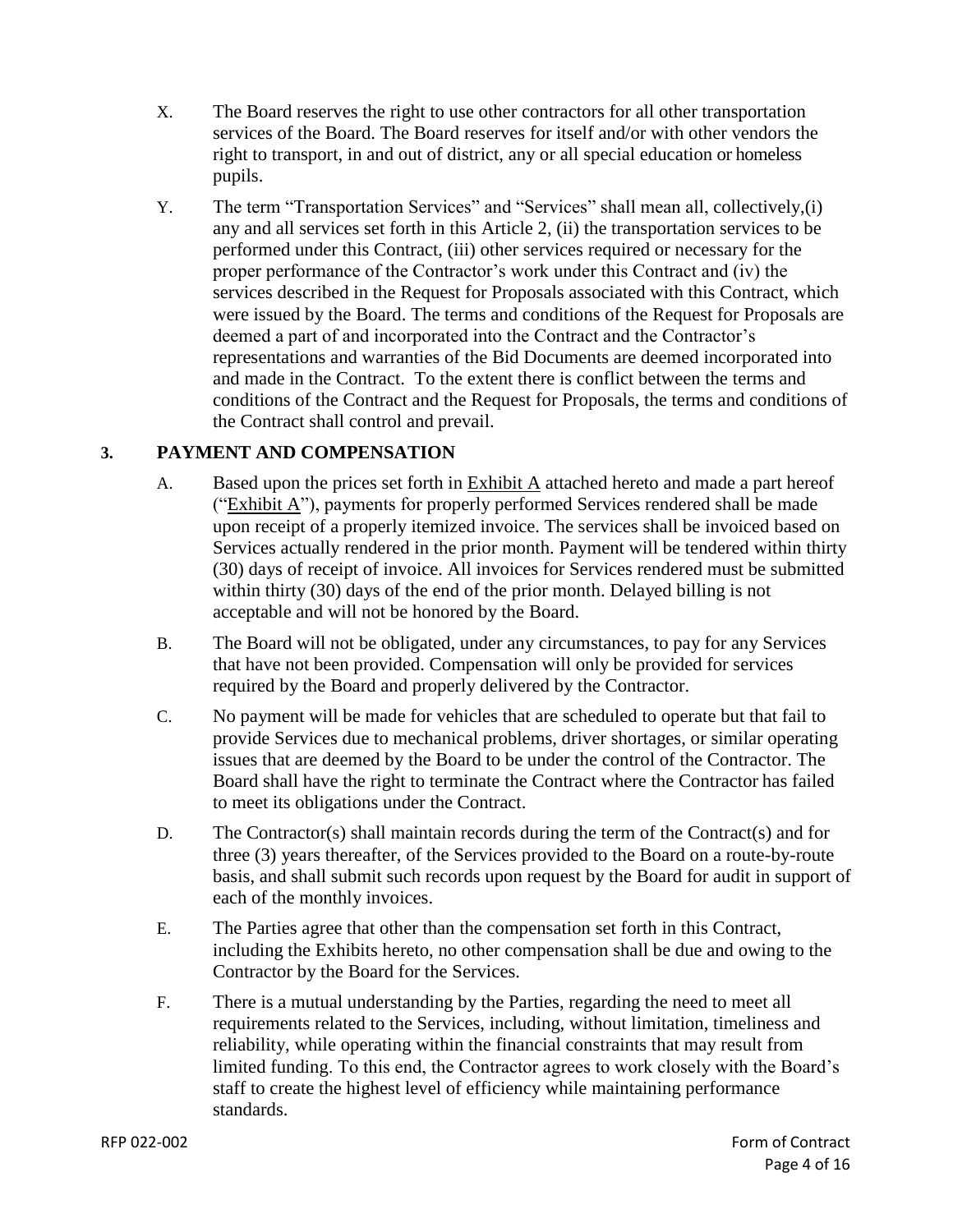## **4. VEHICLES**

The Contractor agrees, and is responsible for, the following conditions regarding the student transportation vehicles used to perform the Services (all, collectively, "Vehicles" and each, individually, a "Vehicle") under the terms of this Contract:

- A. Contractor shall provide sufficient Vehicles to provide the services set forth herein. The number of Vehicles actually used for the performance of Services hereunder may be increased or decreased, as the needs of the Board change. Vehicles will be furnished in such number as deemed necessary by the Board for the transportation of Students.
- B. The Contractor shall be responsible for providing any additional Vehicles, as may be determined by the Board. The Board may decrease the number of Vehicles being used at any time during the Term of this Contract.
- C. All Vehicles and other equipment shall be maintained and operated in compliance with all applicable laws, rules, regulations, and policies of Federal, State, and Local governments. It shall be the responsibility of the Contractor to ensure that all personnel employed are familiar with all of the aforesaid laws, rules, regulations, and policies.

All Vehicles will have valid Connecticut Department of Motor Vehicles operating certificates and be maintained in safe and suitable condition for operation. It is the responsibility of the Contractor to provide safe, proper, and appropriate maintenance on vehicles used during the term of this Contract.

All Vehicles will have an age that does not exceed 10 years.

- D. The Contractor shall provide the Board at least one (1) week prior to the start of each school year, and updated as necessary, with a list that contains descriptions of each of the Vehicles to be used by the Contractor in the performance of the Services, including, without limitation, the following information: the fleet number, route number, year of manufacturer, make of the chassis, make of body, and seating capacity. In the event that any Vehicle needs to be permanently replaced in the course of the school year, upon prior written notice to the Board, it shall be replaced with a newer or equivalent-in-age Vehicle. Such replacements are subject to the approval of the Board.
- E. All Vehicles must be maintained so as to ensure proper starting, good visibility, and safe operation during all types of weather.
- F. Throughout the term of this Contract, the Contractor must present to the Board, a copy of the most recent State Motor Vehicle Inspection for each Vehicle.
- G. The Contractor shall be responsible for having all Vehicles inspected.
- H. The interior of all Vehicles must be kept at comfortable temperatures while providing Services for Students. All Vehicles must be heated and air-conditioned, with a minimum operating temperature of 65 degrees Fahrenheit.
- I. The interior and exterior of all Vehicles must be kept in a condition of cleanliness, mechanical order, and safety, meeting all requirements of the Board, the State of Connecticut, including the State Board of Education and the Connecticut Department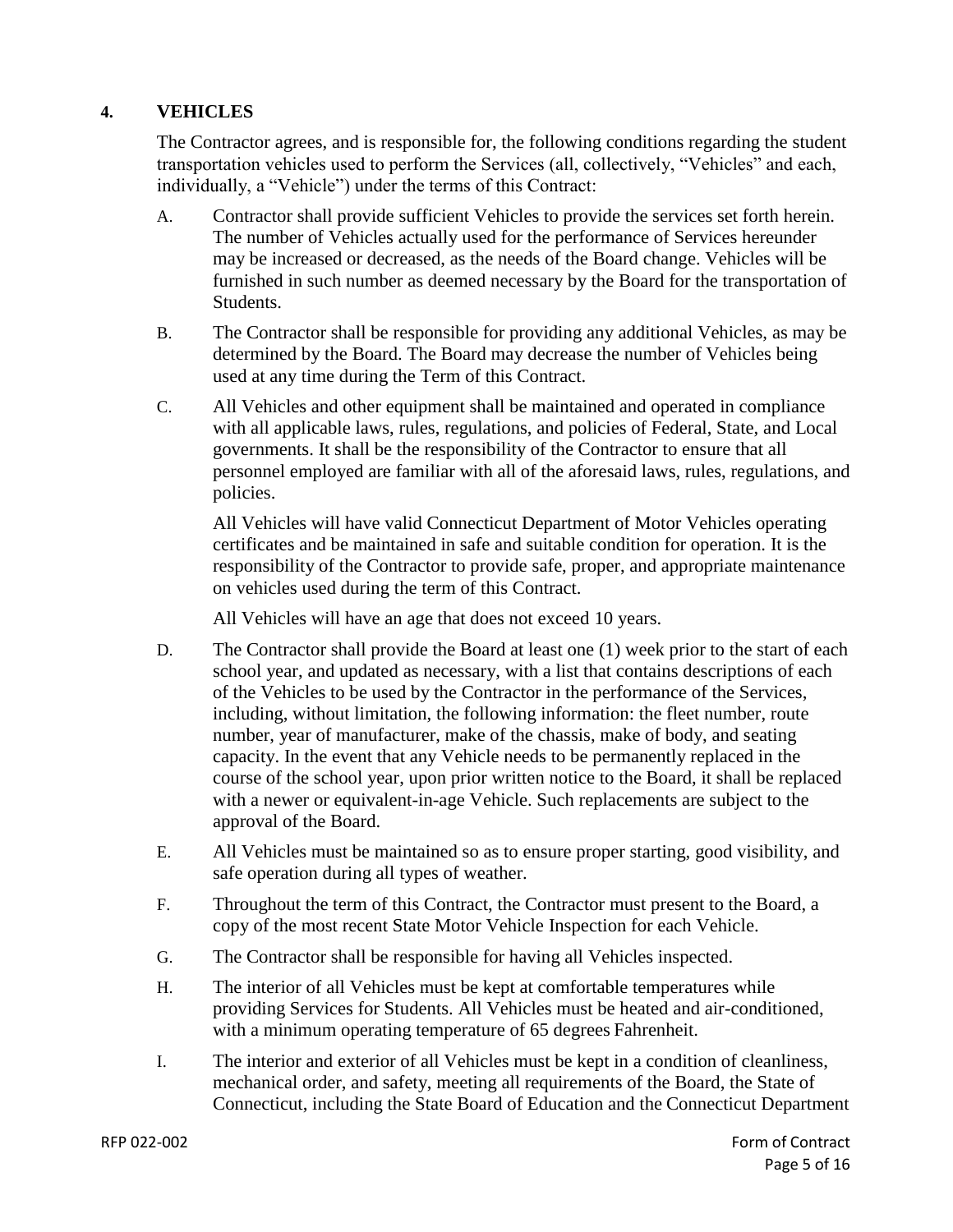of Motor Vehicles, the Federal Government, and all applicable federal and state statutes, regulations, and rules, as amended from time to time.

- J. The Vehicles and any and all records concerning such Vehicles shall be subject to inspection by the Board at such times and locations and in such manner and by such qualified persons as the Board may designate.
- K. All Vehicles must be equipped with an appropriate communication device (i.e., cell phone or two-way radio) with a range that covers the entire transportation area to ensure constant contact between Contractor and Vehicle Operators. The Contractor shall provide radio frequencies or phone numbers to the Board. All communication devices must be operated consistent with all applicable regulations and laws.
- L. Vehicles used to transport students shall not display any advertisement, political or otherwise, either inside or outside of the vehicle without the expressed written consent of the District. All Vehicles must be maintained in a neat and clean condition, both inside and out, at all times that weather permits.
- M. Vehicles must be equipped with a minimum of two (2) cameras with audio capture capability. All cameras must be tested prior to each run to ensure that they are fully operational, and the Contractor shall have back-up equipment available to replace any inoperable camera. Additionally, camera output must be stored and available to the Board for at least 30 days. All camera use and video viewing shall be consistent with the policies and procedures as established by the Board and the terms of this Contract. Camera access is critically important to the Board, and any deviation from these requirements will result in non-payment for the runs for the period of time that the camera system does not meet these requirements. The Board reserves the right to terminate this Contract for failure to comply with the requirements of this Paragraph.
- N. Vehicle maintenance should be scheduled, as possible, for non-school days or hours in order to minimize the use of any spare vehicles. Consistency in vehicle and personnel assignments is of paramount importance in the delivery of services under this Contract.
- O. The Contractor must provide the Board, on request, copies of Vehicle maintenance records. The Contractor shall establish a daily inspection program of all Vehicles and related equipment, and shall keep written records showing such inspections, as required by law, so that the Board or their authorized agents may, at any time, request the written record of the inspections made by the Contractor.
- P. The Contractor shall be responsible for obtaining a parking lot for the Vehicles and for the security and safety of the Vehicles, and any lot, all at its sole expense. Information regarding the storage of vehicles (location, ownership status of lot) shall be provided to the Board.
- Q. The Contractor shall allow the Board, or its duly authorized agents, to inspect any and all Vehicles, and their operation, at reasonable times, by: (i) riding the same as a passenger; (ii) by having them mechanically inspected; or (iii) by using any other reasonable means. The Contractor shall assist the Board and such agents in effecting said inspections, and shall provide the Board with access to the Vehicles for inspection purposes.

RFP 022-002 Form of Contract Page 6 of 16 R. The Board or any authorized agent may, with written notice, require Contractor to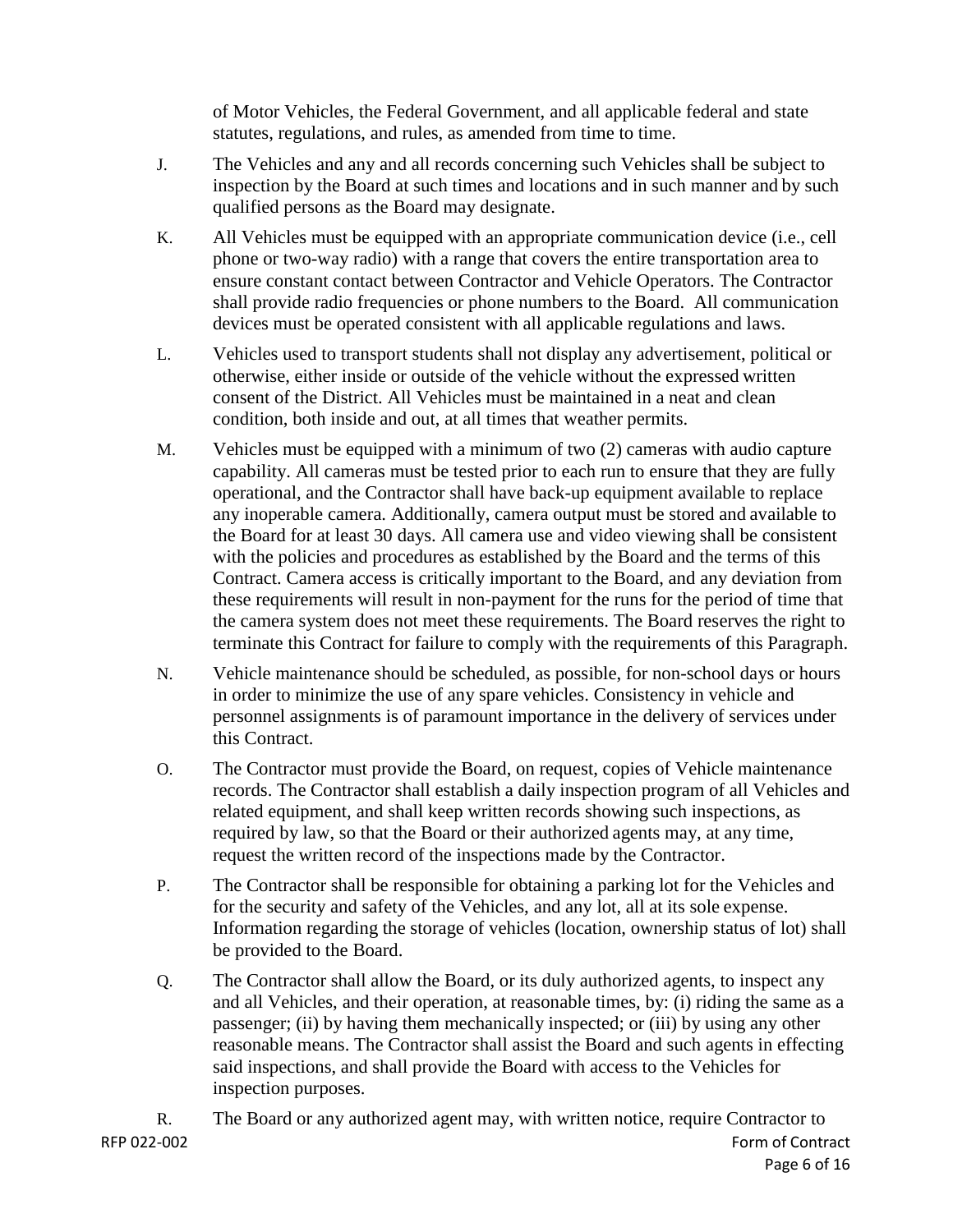discontinue the use of any Vehicle which the Board judges to be hazardous, mechanically defective, or subject to frequent breakdown or delays. The Contractor shall immediately replace such Vehicle with one that can fulfill the requirements of this Contract.

- S. Where a harness or seat belt clip is specified for a particular student(s) such shall be provided by the Contractor, unless otherwise indicated in the Bid Documents.
- T. The Contractor shall provide all fuel for the Vehicles. All route prices shall include Contractor-provided fuel. The District will not provide fuel.

# **5. PERSONNEL**

The Contractor agrees, and is responsible for, the following conditions regarding operators of Vehicles (all, collectively, "Vehicle Operators" and each, individually, a "Vehicle Operator") and other personnel providing service to the Board:

A. The Contractor shall take the highest degree of care in recruiting and selecting Vehicle Operators. Vehicle Operators shall be of good character and be able to use sound judgment. Subject to any applicable confidentiality requirements and to the extent permitted by law, the Board reserves the right to review all personnel records of personnel used in the performance of the Services. All Vehicle Operators shall be properly licensed and qualified by the State of Connecticut. All Vehicle Operators shall be compliant with all Federal, State, and Local laws, rules, and regulations.

Vehicles must be operated at all times by capable and competent personnel at safe and reasonable rates of speed. The Board, through the Superintendent of Schools and/or his/her designee, reserves the right to require any and all reasonable precautions for the safety of students in their transportation to and from the Schools.

B. Vehicle Operators and aides must be dependable, steady, temperate, competent, of good repute, neatly dressed and well groomed. To promote the safe transportation of students, Vehicle Operators and aides must speak, read, and understand English.

The Contractor is required to submit a photocopy of the drivers' license of all Vehicle Operators, including substitute Operators, before any driver is allowed to transport Manchester children.

- C. The Contractor shall provide the Board upon request, the following information concerning each Vehicle Operator, and shall keep the list of Vehicle Operators and applicable personnel information on file, updated, so that it is available to the Board upon request, including, without limitation, the following information:
	- 1. Name of Vehicle Operator,
	- 2. Address,
	- 3. Telephone Number,
	- 4. Date of Birth,
	- 5. Certificate of Physical Examination,
	- 6. Date of School Bus Endorsement, and
	- 7. Operator's License Number
- D. At its own expense, and in accordance with all State of Connecticut and Federal requirements, the Contractor shall provide for physical examinations of those persons it shall employ as Vehicle Operators.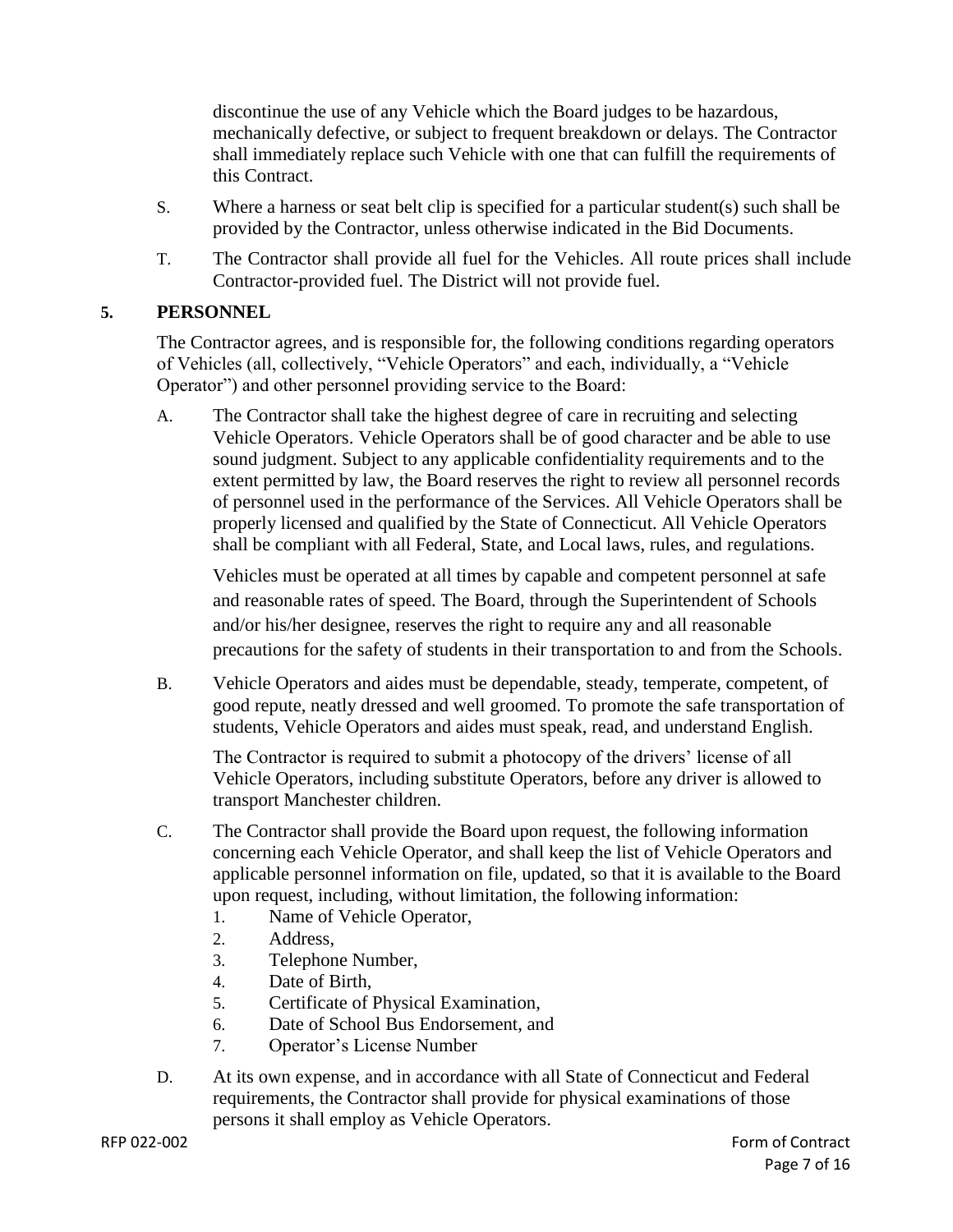- E. The Contractor shall provide an ongoing program of classroom and road training at its expense in accordance with federal, state, and local laws, rules and regulations, to ensure continued state certification of all Vehicle Operators and, as appropriate, any aides requested by the Board. Vehicle Operators, and any aides, who do not meet the minimum training requirements each year per state statute, shall not be permitted to provide Services. The Contractor shall provide training in compliance with Section 3 of Connecticut Public Act 18-185.
- F. The Board or its authorized agent, at its sole discretion, may approve or disapprove, prior to and during employment, any Vehicle Operator or aide. Notification shall be made by the Board to the Contractor of such Vehicle Operator or aide who are considered unsatisfactory by the Board. Such Vehicle Operator(s) shall not be allowed to operate Vehicles under this Contract, and such aides shall not provide services under this Contract and shall be immediately removed from providing Services, upon notification from the Board.

The Board also reserves the right to directly employ certain bus aides, or to contract with an agency for certain nursing services, to provide specialized services or medical support to individual students.

G. The Contractor shall ensure, at its own expense, that all individuals performing activities or have contact with children under the Contract meet all legal and regulatory requirements and qualifying criteria for holding and fulfilling the duties of their respective positions and are, at all times, in compliance with all requirements of law, ordinance or regulation, including but not limited to all requirements of state and federal law, the United States Department of Transportation, the Connecticut Department of Motor Vehicles, local ordinance, and Board policy while performing activities under the Contract. The Contractor shall be solely responsible for ensuring compliance with testing (including but not limited to drug and alcohol testing), examination, ability, training, record- checking, record-updating, and record-keeping requirements for all individuals performing activities or having contact with children under the Contract during both the individuals' hiring and employment. The Contractor understands, specifically, that such obligations include the performance of employment history checks in accordance with Section 10-222c of the Connecticut General Statutes, as amended by Public Acts 16-67 and 17-68, on drivers, aides, monitors, and any other person assigned to perform services involving contact with children pursuant to the Contract. Evidence that all activities required by this Paragraph shall be provided to the Board prior to the commencement of any services under the Contract. The Contractor shall be responsible for ensuring that any individual performing services or having contact with children under the Contract possess stable personality and high moral character.

The Contractor shall, at its own expense, perform national and state criminal record checks on drivers, aides, monitors, and any other person assigned to perform services or have contact with children pursuant to the Contract, whether or not required by law or regulation, which checks shall meet or exceed the requirements for bus drivers under federal and Connecticut law and regulations. Contractor shall also, at its own expense, perform CT Department of Children and Families Registry checks and CT Department of Emergency Services & Public Protection (DESPP) Sex Offender Registry checks on drivers, aides, monitors, and any other person assigned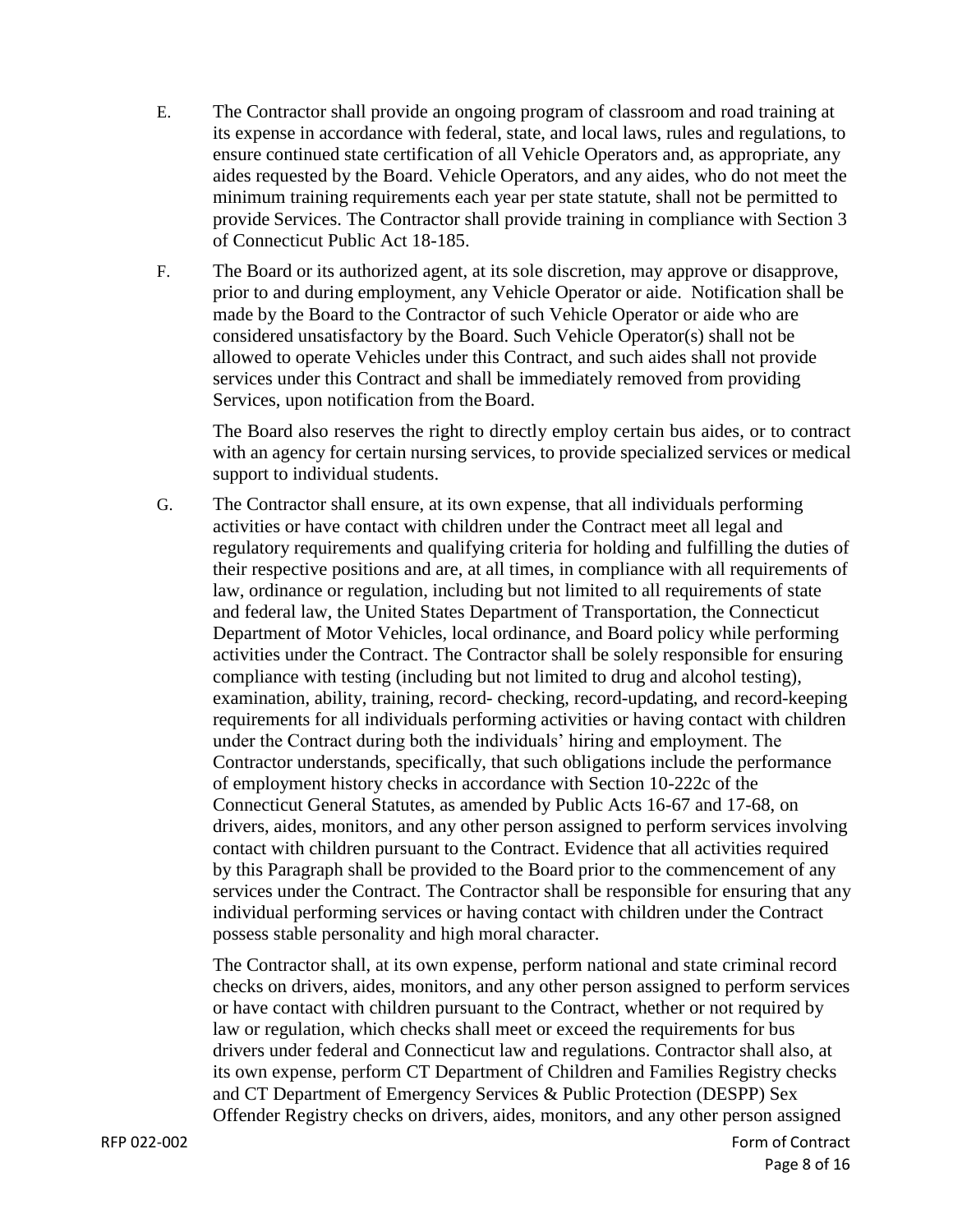to perform services or have contact with children pursuant to the Contract. In the case of prospective employees who have lived in another state during the past five years, the Contractor shall perform child welfare agency and sexual offender registry checks in each state of prior residence during said five year period. Evidence that all records checks required by this Paragraph or otherwise required by law or regulation have been completed for any individual assigned to perform services or have contact with children under the Contract shall be provided to the Board prior to the commencement of any services and/or any contact with children by the individual.

If the Contractor receives any information that any employee of the Contractor performing services under this Agreement involving contact with children has a criminal record which could make the individual unfit for an assignment involving contact with children, is on the sex offender registry or its equivalent, or has a record of abuse or neglect, Contractor shall not assign or shall not maintain, as applicable, the assignment of the employee to perform services under the Agreement involving contact with children. By assigning, and/or maintaining the assignment of, any employee performing services under the Agreement involving contact with children, Contractor represents and warrants that, in its best professional judgment, such employee maintains the appropriate qualifications and is fit to perform services which involve contact with children.

- H. The Contractor shall comply with all Federal, State, and Local laws, rules, and regulations regarding drug and alcohol testing. Proof of compliance shall be provided to the Board upon request.
- I. Consistent with Manchester Board of Education policy, no alcoholic beverages or illegal intoxicants may be brought to, or consumed upon the District's premises, school property, or in any Vehicle, by any employee or agent of the Contractor or Vehicle Operators, nor shall any such employee or agent or Vehicle Operator, be under the influence of or impaired by, any alcoholic beverages, drugs, or prescription drugs. Additionally, consistent with Board policy, no smoking, including the use of vaporizing devices (i.e., "vaping") is allowed on the Vehicles, or on school property, by Contractor's employees and agents or Vehicle Operators.
- J. The Vehicle Operator is responsible to see that all Students are seated and remain seated, while the Vehicle is in operation and that Vehicles are fully stopped before discharging or picking up students.
- K. The Vehicle Operator does not have authority to refuse any Student who is eligible for Services, the right to ride in the Vehicle. Conversely, the Vehicle Operator is responsible for limiting passengers to those eligible to ride and shall not operate a Vehicle in excess of rated capacity.
- L. Under no circumstances shall a Vehicle Operator refuse to pick up or discharge a Student at an established school bus stop, unless authorized by the Board, nor shall a Vehicle Operator remove a Student from a Vehicle providing Services, hereunder before reaching the Student's intended destination, except in the case of an emergency.
- M. The Vehicle Operator must adhere to the established route and times. If the Vehicle Operator has to adjust due to construction, weather, or some other legitimate reason,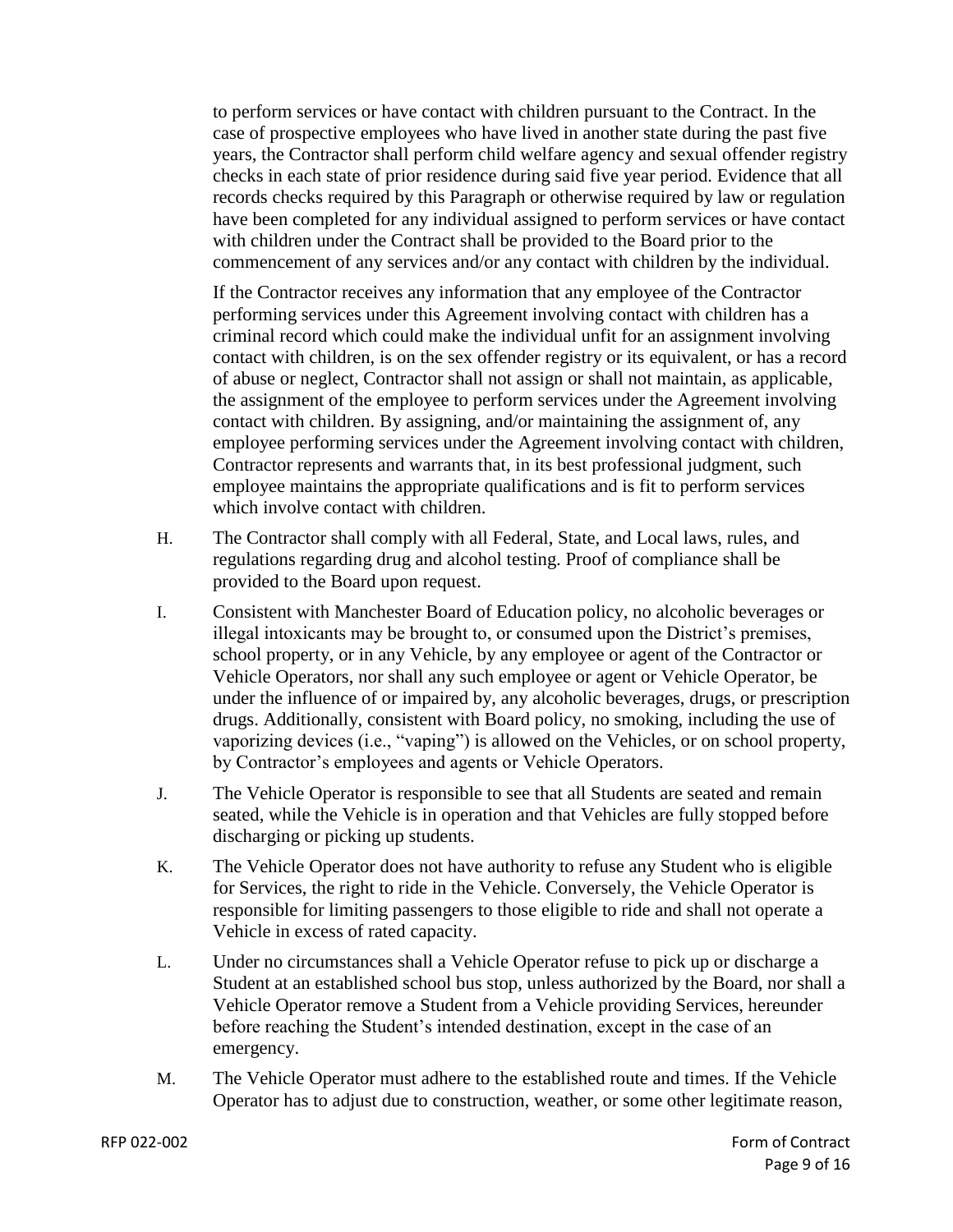the Operator must immediately notify the Contact Person who will immediately notify the Board.

- N. The Vehicle Operator shall not conduct personal business while performing Services, including, without limitation, the use of a cell phone, or texting, or similar device, including head phones, or ear buds, or making unauthorized stops.
- O. The Contractor assumes all responsibility and/or liability that may arise in connection with any and all labor agreements.
- P. Any aides requested by the Board must be prepared to assist a disabled pupil in entering and leaving the vehicle. While this is not to be construed as requiring aides to carry a pupil, it does mean assisting by lifting legs, carrying books, or otherwise assisting disabled pupils to enter and leave buses. In addition, vehicle operators must be prepared to provide a certain amount of reasonable assistance, as circumstances may deem necessary.
- Q. Contractor and any of its employees may be considered to be a mandatory reporter of abuse and/or neglect pursuant to Section 17a-101(b) of the Connecticut General Statutes, and the Contractor and any of its employees may be obligated to report acts or reports of bullying pursuant to Section 10-222d of the Connecticut General Statutes, in connection with the Contractor's provision of services to the Board pursuant to this Contract. The Contractor and its employees agree to report, or to cause to be reported, suspected child abuse and/or neglect pursuant to the Board's Child Abuse and Neglect Reporting Policy and using the Department of Children and Families Form. The Contractor and its employees further agree to report, or to cause to be reported, any act of bullying witnessed by or reported to the Contractor and/or its employees pursuant to the Board's Safe School Climate Plan. The Contractor agrees to conduct all required and/or appropriate training of its employees performing services under this Contract in compliance with applicable state law, including but not limited to DCF Mandated Reporter Training, and Board policy. Contractor may access copies of the applicable Board policies via the Board's web site.

## **6. STUDENTS**

- A. Contractor must have a procedure in place to ensure no Student is left on any Vehicle at the end of a run and after drop-off, including using a child check system. In no event shall a Vehicle Operator leave a Vehicle unattended while it is occupied by any Student. Vehicle Operators must remain on the Vehicle at all times when Students are aboard, unless relieved by authorized personnel.
- B. Only individuals specifically designated or authorized by the Board and/or the Contractor, will be allowed to ride the Vehicles. Vehicle Operators are responsible for limiting passengers to those eligible to ride and shall not operate a Vehicle in excess of rated capacity.
- C. The Contractor shall have the responsibility to supervise and control Students on the Vehicles pursuant to such rules as are from time to time adopted by the Board. The Contractor and its employees are responsible for being familiar with relevant Board policies. Such responsibility shall not, however, include the right to administer corporal punishment, or the right to remove any Student from the Vehicle before it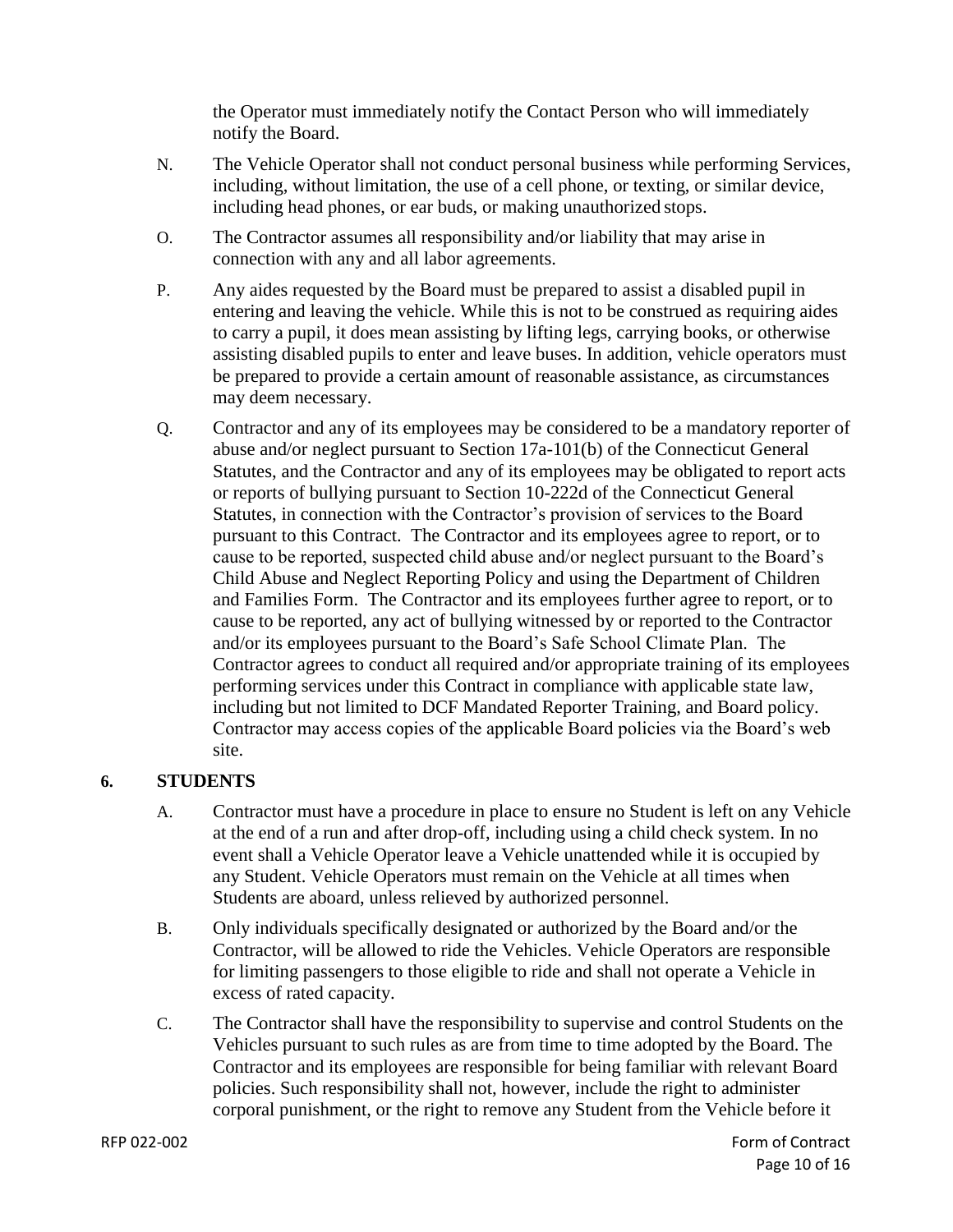reaches its destination, or otherwise under circumstances, which may or are likely to result in injury or danger to any Student. The Vehicle Operator shall help enforce Board policies and shall report on the Student Discipline Form to the appropriate Board contact the names and circumstances of Students who violate such policies and cannot be managed by the Vehicle Operator. If a meeting is required to deal with any discipline issue, the Contractor shall make the Vehicle Operator available for said meeting.

- D. The Contractor shall be fully responsible for the care and supervision of Students during their transportation. The transportation of a Student shall be deemed to have begun when such Student makes physical contact with the Vehicle and shall be deemed to have ended when the Student has departed the Vehicle and is clear of the roadway at the designated place of drop off.
- E. In the event of disciplinary infractions by Students on Vehicles, which in any way imperil safe operations, Vehicle Operators shall stop the Vehicle immediately, inform the Contact Person via radio (or cell phone) of the foregoing, and not proceed until discipline is voluntarily restored. The Vehicle Operator shall report all such occurrences to the Contractor, and the Contractor shall notify the Board. However, under no condition shall a Student be "put off" a Vehicle for any reason while it is in transit, and thereby exposed to the hazards of walking, either on the way to a School, or on the way home, as punishment by the Vehicle Operator. The Vehicle Operator shall be in full charge of the Vehicle and shall allow no misbehavior.
- F. The Contractor agrees that in transporting Students, there will be no transferring of Students from Vehicles without the express permission of the Board.

## **7. INDEMNIFICATION**

To the fullest extent permitted by law, the Contractor shall, defend, indemnify and hold harmless, the Manchester Board of Education and Town of Manchester and their respective officers, employees and agents, from any and all loss, liability, damage, penalty, expense or fee, including attorneys' fees, or other costs or obligations, arising from or relating to (i) the Contractor's breach of this Contract; (ii) any negligence or willful misconduct of the Contractor and its officers, employees, and agents; and (iii) any other action or event arising out of, or in any way connected, with this Contract. The Contractor agrees that the Board shall have the right to participate in the defense of any such claim through counsel of their choosing. This indemnity shall not be affected by other portions of this Contract. This provision shall survive the termination of the Contract.

# **8. LAWS AND BOARD POLICIES**

- A. The Contractor shall comply with the laws, rules, regulations, and policies of Federal, State, and Local governments. It shall be the responsibility of the Contractor to ensure that all personnel employed are familiar and abide with all of the aforesaid laws, rules, regulations, and policies as well as the contents of any transportation manual or other rules, regulations, and policies which the Board might publish.
- B. The Contractor must be familiar with any and all policies, or regulations, of the Board which affect the Services and that have been, or will be, distributed to it during the term of this Contract.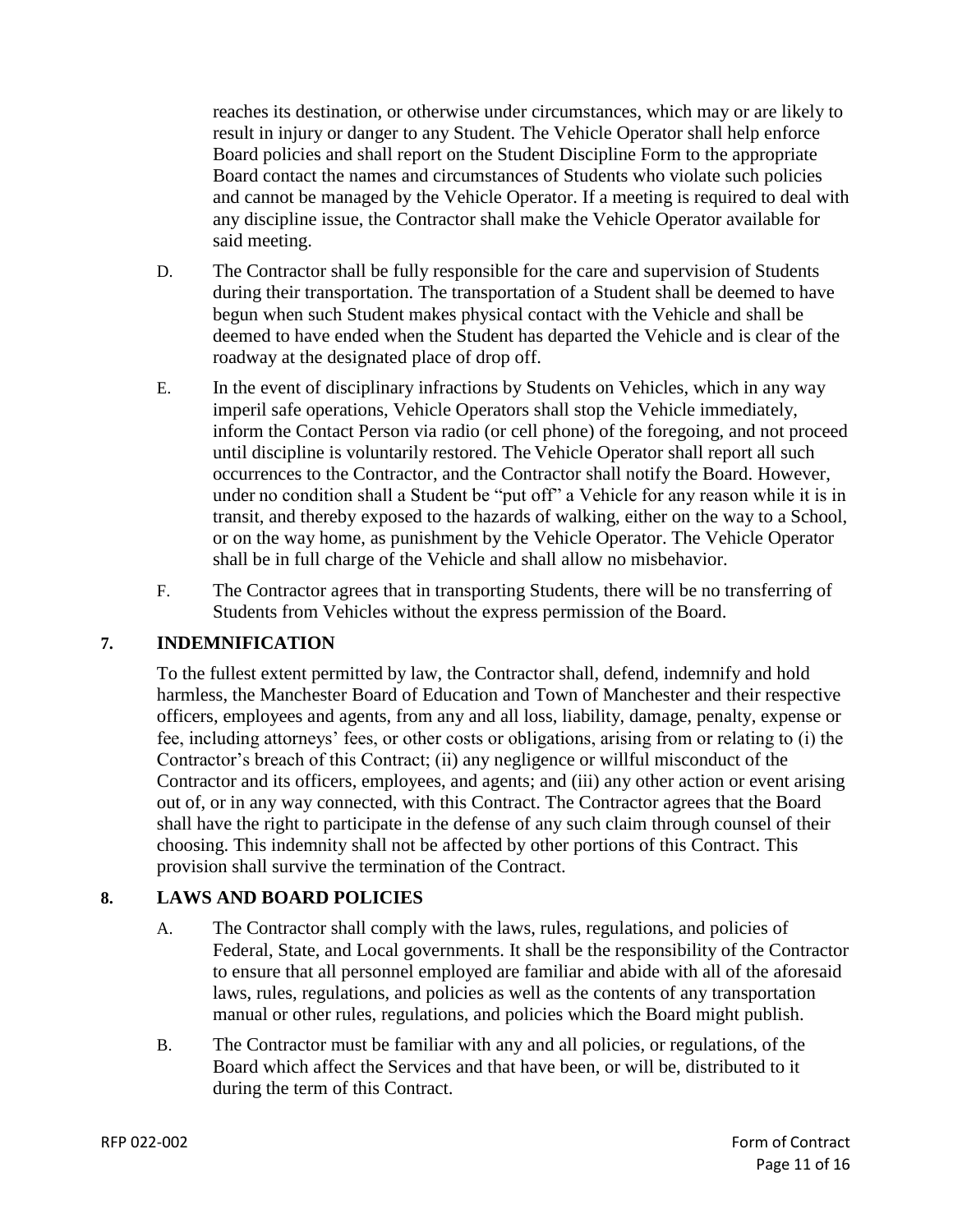## **9. STUDENT DATA PRIVACY**

Student Data. The Parties shall execute the Student Data Privacy Addendum to the Contract, in accordance with sections 10-234aa through 10-234dd of the Connecticut General Statutes, to identify the obligations of the parties relative to the safety and confidentiality of student information, student records and student- generated content (collectively, "student data") received or obtained by the Contractor in connection with the Contract.

### **10. COMPLAINTS**

The Contractor will investigate all complaints, keep a log of such complaints, and will report any action taken to the Board, or any authorized agent, within twenty four (24) hours from such action.

#### **11. ACCIDENTS AND BREAKDOWNS**

Any accident involving a Student or the Services shall be reported orally to the emergency number(s) provided by the Board IMMEDIATELY. The Vehicle Operator shall immediately notify the Contractor and the Contractor shall immediately send a replacement Vehicle and notify the Board. The Contractor shall (i) prepare a written report of any such event and deliver it to the Board as soon as possible and not later than twenty four (24) hours after such event; (ii) provide, concurrent with the submission of the written report, a seating chart indicating where each passenger was seated at the time if the incident; and (iii) provide the Board with a copy of the police report issued for such event as soon as such report is available.

#### **12. INSURANCE**

The Contractor shall not commence any work under the Contract until all insurance required by this section has been obtained and Certificates of Insurance and any other evidence of required coverage requested by the Town, including a copy of the policy itself, have been received and approved by the Town.

Such policies shall stipulate that no coverage can be changed or canceled, including for nonpayment of premium, unless the Town has had thirty (30) days prior notice in writing, (10 days for non-payment). Certificates of renewals or changes in policies shall be delivered to the Owner at least thirty (30) days prior to the expiration of the policy.

All insurance issuers chosen by the Contractor must be licensed to do business in the State of Connecticut and approved by the Board of Education. The Board of Education reserves the right to reject insurance companies; if approved insurance policies cannot be provided the contract shall be terminated.

The insurance requirements set forth below are minimum limits of coverage only and in no way limit the Contractor's liability.

A. The insurance set forth in this Section 12 is required to be maintained in full force until all work required by the contract has been fully completed. Insurance will be primary and non/contributory with a 30-day notice of cancellation in favor of Manchester Public Schools, Manchester Board of Education (BOE), Town of Manchester (Town) and any of their officers, agents, officials, employees, volunteers, boards and commissions.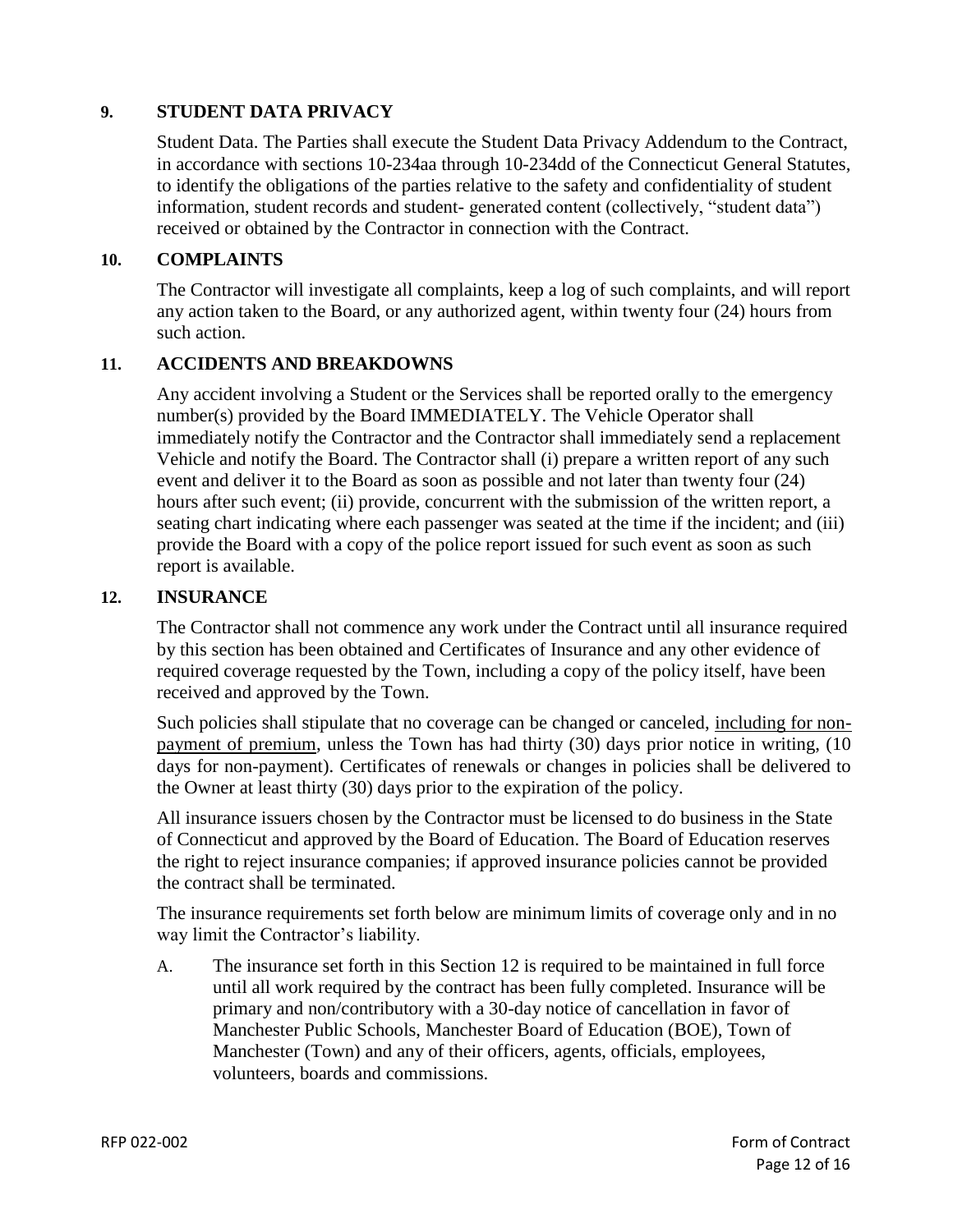- B. Manchester Public Schools, Manchester Board of Education, Town of Manchester and any of their public officials, agents and employees must be included as additional insureds on all policies except Worker's Compensation.
- C. A waiver of subrogation in favor of Manchester Public Schools, Manchester Board of Education, Town of Manchester and any of their public officials, agents and employees must be included on all policies.
- D. **The following insurance requirements must be met through insurance coverage maintained by Contractor, at its sole expense, during the Term of the Contract**:

## **Commercial General Liability**:

General liability \$10,000,000 (combined single limit) bodily injury/property damage coverage per occurrence.

## **Automobile Insurance:**

Auto liability \$10,000,000 (combined single limit). Property damage and bodily injury coverage.

## **Workers Compensation and Employers Liability**:

Covering all employees and meeting the requirements of Connecticut law.

## **Umbrella or Excess Liability**

\$2,000,000

## **Sexual Misconduct & Molestation**

\$10,000,000

## **Unemployment Insurance**

Coverage consistent with the requirements of Connecticut law.

- E. The Contractor shall deposit with the District satisfactory evidence of insurance (including renewals) showing compliance with the minimum coverage levels, as required by this Section.
- F. Any deductible or self-insured retention must be declared to and approved by the District. All deductibles or self-insured retentions are the sole responsibility of the Contractor to pay and/or to indemnify.
- G. The Contractor shall hold harmless, defend and indemnify the Town of Manchester, the Manchester Board of Education, and the Manchester Public Schools from all claims for damages, including death, which may arise from operations under the Contract(s), including but not limited to claims brought against the Town of Manchester, the Manchester Board of Education, and the Manchester Public Schools by third parties, employees of the Town of Manchester, the Manchester Board of Education, and the Manchester Public Schools, or employees of the Contractor.
- H. The Parties agree that the amounts of insurance under this Agreement do not, in any way, limit the Contractor's liability to the Town of Manchester, the Manchester Board of Education, and the Manchester Public Schools by virtue of this promise to indemnify and hold the Town of Manchester, the Manchester Board of Education, and the Manchester Public Schools harmless so that in the event of any settlement of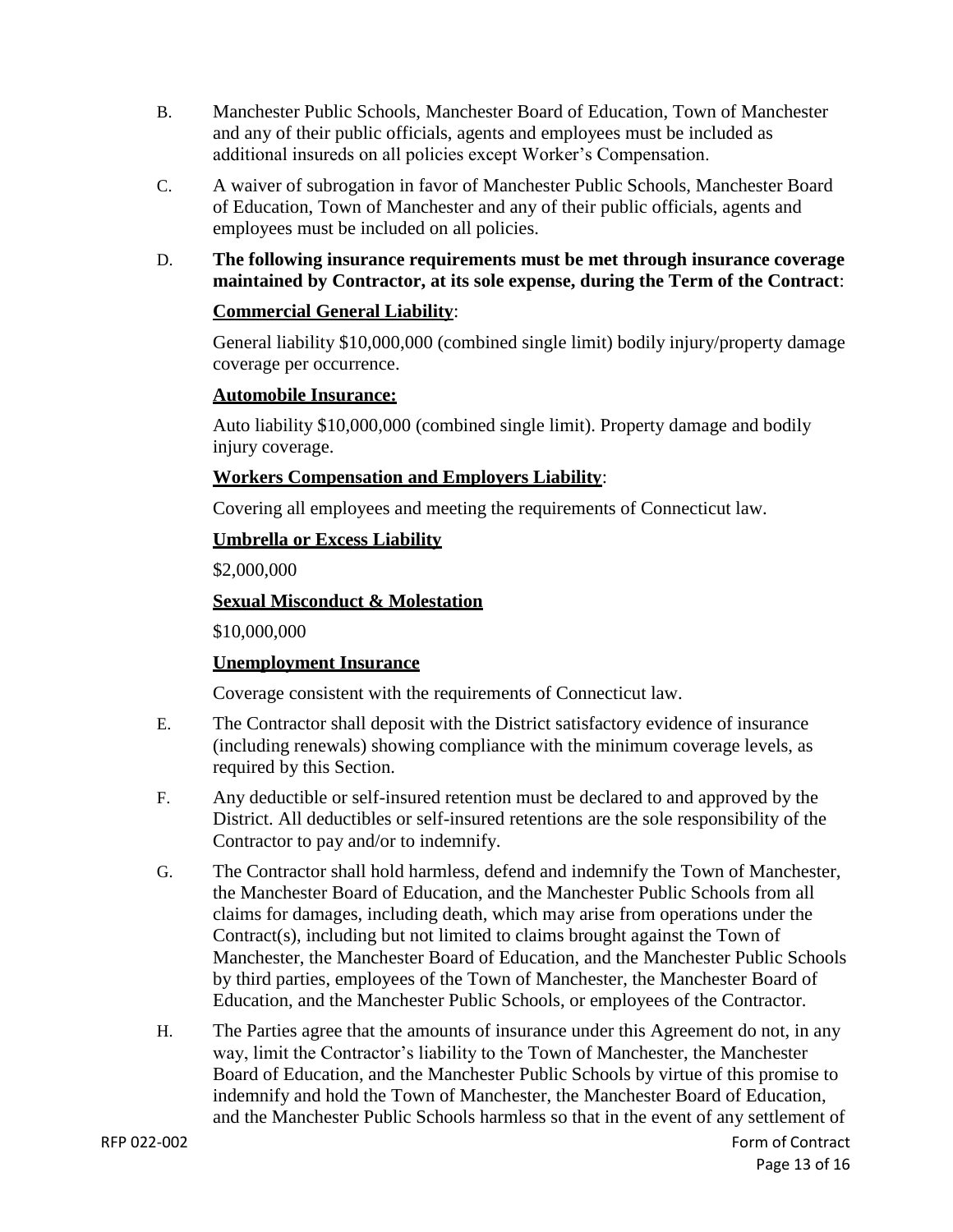a claim or a judgment in an amount in excess of the amount of insurance coverage carried by the Contractor, the Contractor shall be liable to the Town of Manchester, the Manchester Board of Education, and the Manchester Public Schools for the difference, plus all fees and expenses incurred in collecting same, all at the Contractor's sole cost.

I. All insurance certificates shall state that the policy shall not be canceled nor shall coverage be reduced or limited without thirty (30) days prior written notice to the Town of Manchester, the Manchester Board of Education, and the Manchester Public Schools. It shall further state that a similar thirty (30) days prior written notice will be given to the Town of Manchester, the Manchester Board of Education, and the Manchester Public Schools prior to the expiration of the policy if renewal coverage is to be refused or such coverage is to be reduced on renewal. Such certificates shall show the name and address of the insured Contractor, the policy number, the type of coverage, the inception and expiration dates, and it shall clearly state what, if any, coverage's are excluded by special or manuscript endorsement or otherwise excepting such as appear in the standard ISO policies as they relate to this Contract. The Board reserves the right to make direct inquiry to the insurance carrier for an explanation of coverage's and the Contractor agrees to assist in obtaining any such desired information. Contractor acknowledges that failure to provide the mandated insurance on behalf of the Town of Manchester, the Manchester Board of Education, and the Manchester Public Schools constitutes a material breach of contract and subjects it to liability for damages, indemnification and all other legal remedies available to the Town of Manchester, the Manchester Board of Education, and the Manchester Public Schools.

# **13. DEFAULT AND TERMINATION OF CONTRACT**

- A. If, at any time during the term of the Contract, the Contractor, in the sole discretion of the Board, (i) has failed to provide the level of required Services; (ii) has failed to fulfill Services required in accordance with agreed schedules; (iii) has become insolvent; (iv) makes an assignment for the benefit of creditors;(v) files a voluntary petition in bankruptcy; (vi) is subject to an involuntary petition in bankruptcy not discharged within thirty (30) days; (vii) abandons the Services; (viii) subcontracts, assigns, transfers, conveys, or otherwise disposes of its obligations under the Contract other than as provided herein; (ix) fails to provide the insurance required under Section 12; or (x) fails to comply with any other term or condition contained in the Contract, then the Board shall have the remedies described in this Section.
- B. If any item in subsection (A) above occurs, the Board shall have the right to terminate the Contract upon written notice to the Contractor.
- C. If a violation of any item in subsection (A) of this Section occurs and relates to a certain route, the Board may remove such route from the Contract and assign it to another transportation service provider.
- D. The above remedies are in addition to any other remedies the Board may have.
- E. In the event of Contract termination by the Board, the payment obligations under the Contract shall cease as of the last date on which Services were properly performed by the Contractor.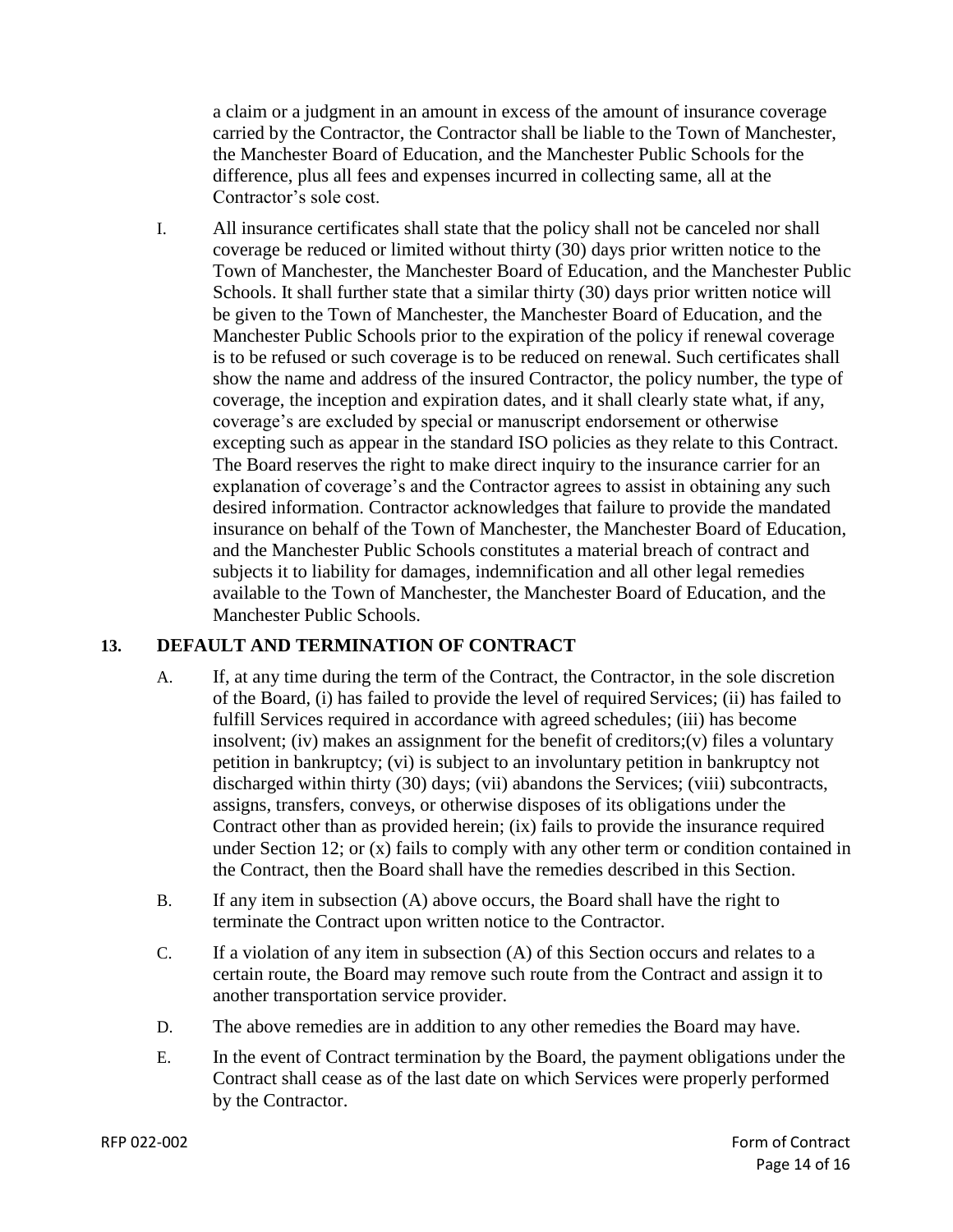- F. In the event of Contract termination by the Board and the necessity to bid or otherwise negotiate a new contract for Transportation Services with another contractor, the Contractor will be responsible for indemnifying the Board for costs incurred in obtaining a new contract including any and all increase(s) in costs for Transportation Services, for the duration of the term of the original Contract.
- G. The Contract shall be contingent upon appropriation by the Town of Manchester of funds sufficient to meet the Board's operating costs, as budgeted by the Board for each fiscal year. If the sufficient funds as deemed necessary by the Boards are not received, or if anticipated revenues of the Board from Federal and State sources are reduced, the Board reserves the right to cancel the Contract(s) upon fifteen (15) calendar days written notice without further liability to the Contractor(s).

## **14. INDEPENDENT CONTRACTOR**

The Contractor shall not be held or deemed in any way, to be the agent or employee of the Board. It is the intention of the parties that the Contractor shall be, and is to be, considered an independent contractor.

#### **15. ASSIGNMENT**

The Contractor will not assign or subcontract any part of this Contract without the prior written approval of the Board. For purposes of this Section, a transfer of more than 20% of the capital stock of the Contractor shall be deemed to be an assignment.

## **16. NON-DISCRIMINATION AND AFFIRMATIVE ACTION**

The Contractor has submitted a copy of their affirmative action plan and agrees not to discriminate in the conduct of this Contract because of race, color, religion, age, sex, marital status, sexual orientation, national origin, ancestry, disability (including pregnancy), genetic information, veteran status or gender identity or expression, or any other category protected by law. The Contractor to take affirmative action to insure that applicants are hired and employees treated without regard to race, color, religion, age, sex, marital status, sexual orientation, national origin, ancestry, disability (including pregnancy), genetic information, veteran status or gender identity or expression or any other category protected by law.

#### **17. MISCELLANEOUS**

- A. The Board is a "public agency" for purposes of the Connecticut Freedom of Information Act ("FOIA"). The Board is entitled to receive a copy of records and files related to the performance of the transportation Services, and such records and files are subject to FOIA and may be disclosed by the Board pursuant FOIA.
- B. If any provision of this Contract is subsequently found to be illegal or invalid, all unlawful provisions shall be deemed stricken from this Contract and shall be of no effect, and the remaining provisions shall not be affected thereby, and shall remain in full force and effect.
- C. This Contract and all Exhibits attached hereto, and including the Bid Documents, constitute the full and complete agreement of the parties hereto, and shall be binding upon their respective permitted successors and assigns. Should the Bid Documents directly contradict the terms of this Contract, the Contract shall control.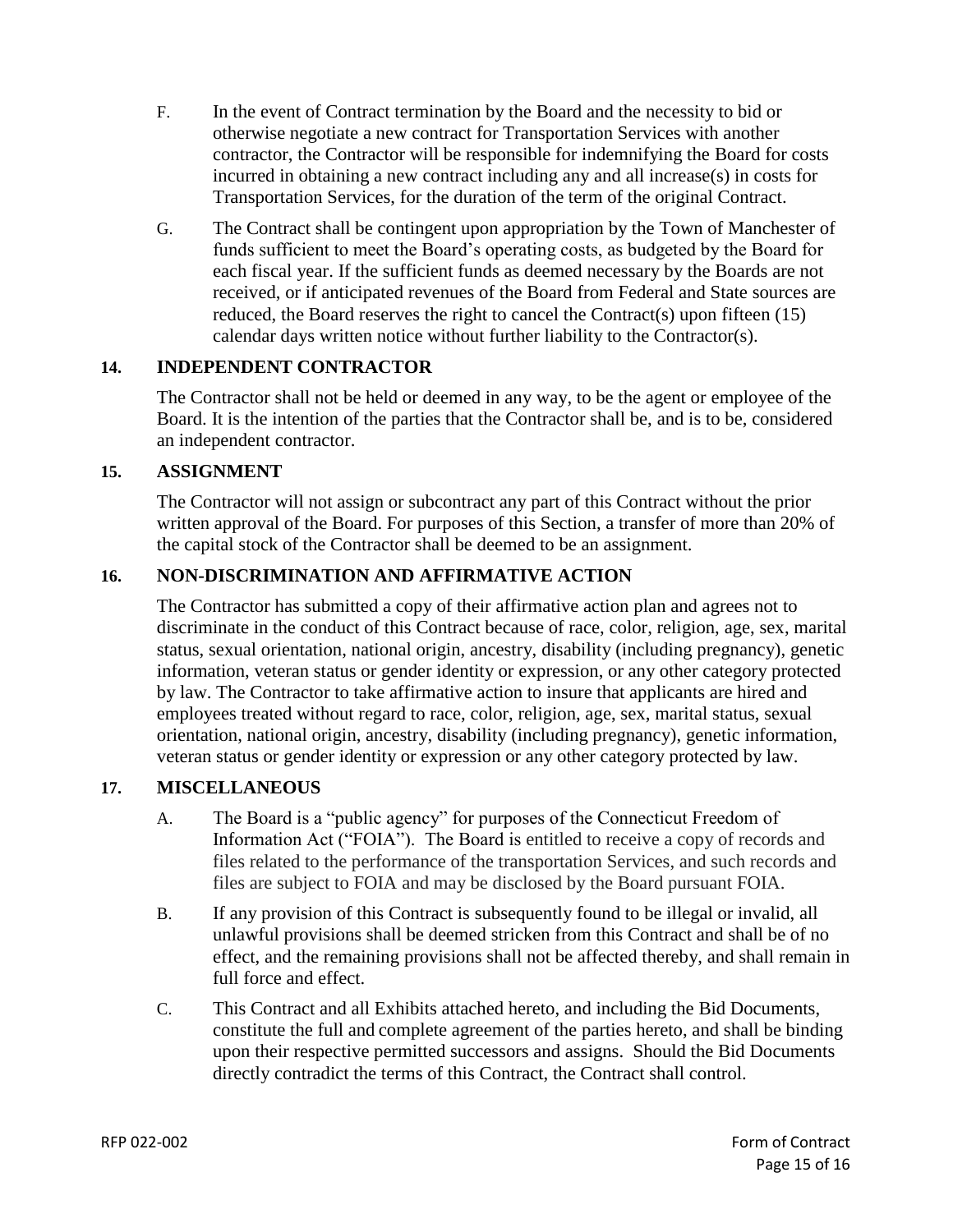- D. This Contract shall be governed by, and construed and enforced, in accordance with the laws of the State of Connecticut.
- E. No amendment, change, waiver, or discharge hereof, shall be valid unless in writing and signed by both parties.
- F. No failure by the Board to insist upon the strict performance of any agreement, term, covenant, or condition hereof, or to exercise any right or remedy, consequent upon a default thereof, shall constitute a waiver of such default, and shall not be deemed to be a waiver of a subsequent default of such term, covenant, or condition.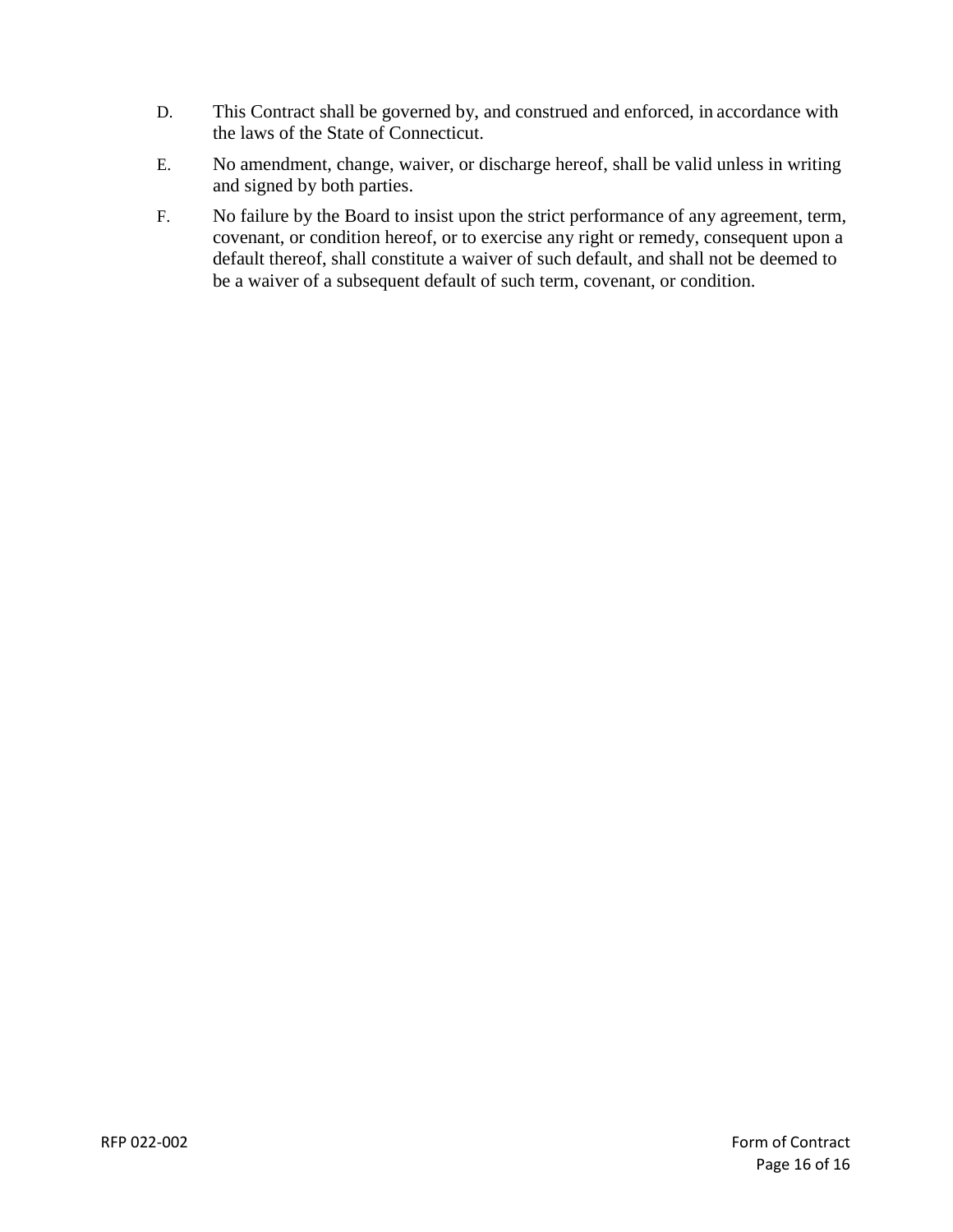#### **IV. List of Schools**

Listed below are Manchester Public Schools, other Schools located in Manchester, and other schools located outside of Manchester where special education transportation services may be required.

| <b>MANCHESTER PUBLIC SCHOOLS</b>               |                          |            |
|------------------------------------------------|--------------------------|------------|
| Manchester Preschool Center – Pre-K/Head Start | 60 Washington Street     | Manchester |
| Bowers Elementary School – K-4                 | 141 Princeton Street     | Manchester |
| Buckley Elementary School - PreK-4             | 65 North School Street   | Manchester |
| Highland Park Elementary School - K-4          | 397 Porter Street        | Manchester |
| Keeney Street Elementary School - PreK-4       | 179 Keeney Street        | Manchester |
| Martin Elementary School - K-4                 | 140 Dartmouth Road       | Manchester |
| Verplanck Elementary School - K-4              | 126 Olcott Street        | Manchester |
| Waddell Elementary School - K-4                | 163 Broad Street         | Manchester |
| Bennet Academy $-5-6$                          | 1151 Main Street         | Manchester |
| Illing Middle School $-7-8$                    | 227 Middle Turnpike East | Manchester |
| Manchester Middle Academy $-5-8$               | 94 Cedar Street          | Manchester |
| Manchester High School $-9-12$                 | 134 Middle Turnpike East | Manchester |
| Manchester Transition Center – 9-12            | 11 Center Street         | Manchester |
| Manchester Regional Academy $-7-12$            | 665 Wetherell Street     | Manchester |

|                                                    | OTHER SCHOOLS LOCATED IN MANCHESTER |            |
|----------------------------------------------------|-------------------------------------|------------|
| Adelbrook Children's Learning Center               | 42 Prospect Street                  | Manchester |
| Cheney Tech                                        | 791 West Middle Turnpike            | Manchester |
| Cornerstone Christian School                       | 236 Main Street                     | Manchester |
| East Catholic High School                          | 115 New State Road                  | Manchester |
| <b>Great Path Academy</b>                          | 60 Bidwell Street                   | Manchester |
| Manchester Memorial Hospital - Clinical Day School | 71 Haynes Street                    | Manchester |
| <b>Odyssey Community School</b>                    | 579 Middle Turnpike West            | Manchester |
| St. Bridget's School                               | 74 Main Street                      | Manchester |
| lSt. James' School                                 | 73 Park Street                      | Manchester |

| <b>OTHER SCHOOLS LOCATED OUTSIDE OF MANCHESTER</b> |                        |               |
|----------------------------------------------------|------------------------|---------------|
| AI Prince Tech                                     | 401 Flatbush Avenue    | Hartford      |
| American School for the Deaf                       | 139 North Main Street  | West Hartford |
| <b>Classical Magnet</b>                            | 85 Woodland Street     | Hartford      |
| CREC - Civic Leadership High School                | 1617 King Street       | Enfield       |
| CREC – RiverStreet Autism Program                  | 1289 Blue Hills Avenue | Bloomfield    |
| $CREC - Polaris$                                   | 1474 School Street     | East Hartford |
| Devereux                                           | 60 Miles Road          | Rutland, MA   |

RFP 022-002 List of Schools

 $\mathbf{r}$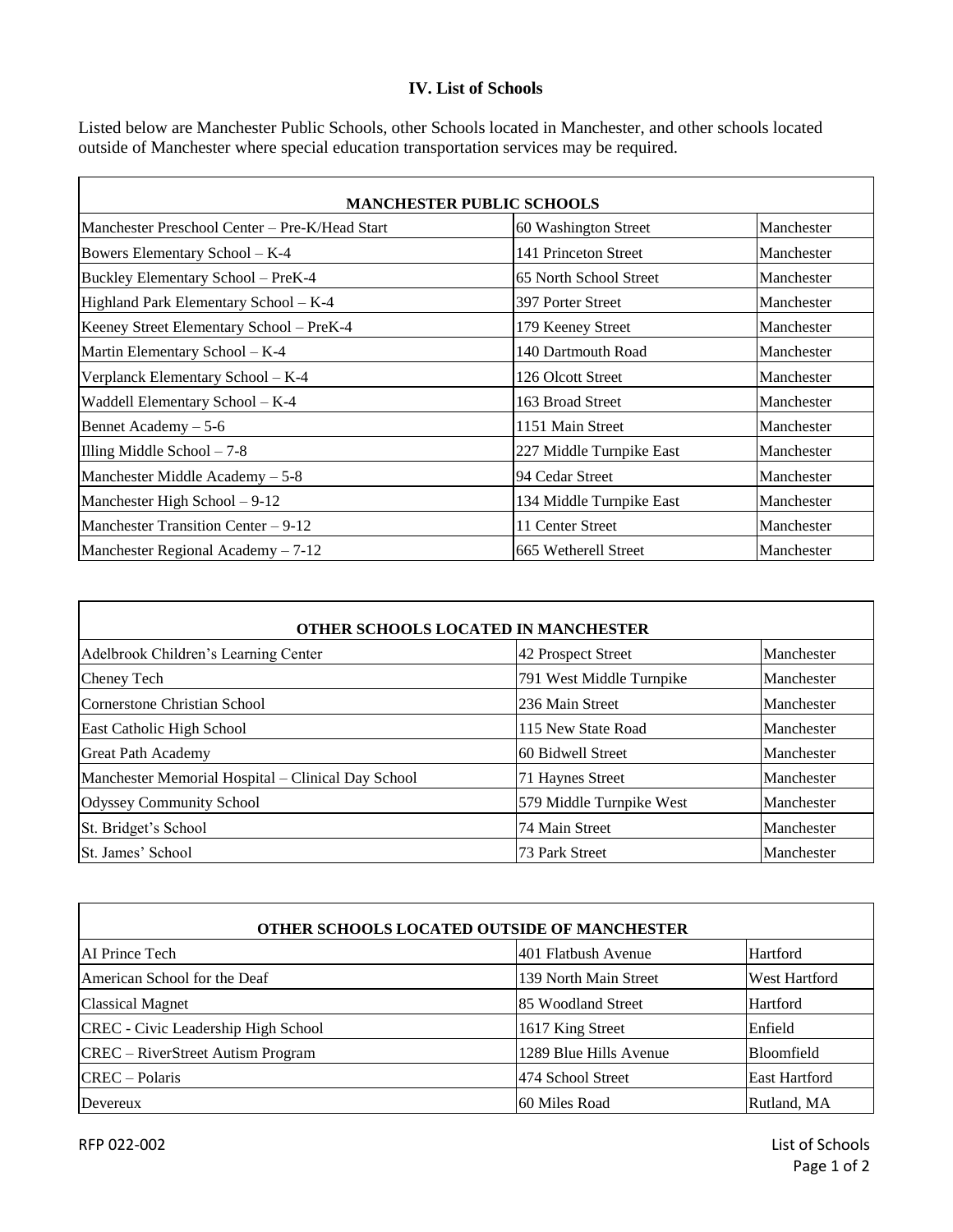| OTHER SCHOOLS LOCATED OUTSIDE OF MANCHESTER |                       |                      |
|---------------------------------------------|-----------------------|----------------------|
| Gengras Center                              | 1678 Asylum Avenue    | West Hartford        |
| Glastonbury Vo-Ag                           | 330 Hubbard Street    | Glastonbury          |
| Grace Webb School                           | 200 Retreat Avenue    | Hartford             |
| Hartford Magnet Trinity College Academy     | 52 Vernon Street      | Hartford             |
| <b>High Road School</b>                     | 245 Locust Street     | Hartford             |
| Oak Hill at Hartford                        | 120 Holcomb Street    | Hartford             |
| Oak Hill at Hemlocks Center                 | 85 Jones Street       | Amston               |
| <b>Project Genesis</b>                      | 720 Main Street       | Willmantic           |
| Raymond Hill School                         | 345 Linwood Street    | New Britain          |
| <b>River Street School</b>                  | 601 River Street      | Windsor              |
| Riverside Magnet School at Goodwin College  | 29 Willowbrook Road   | <b>East Hartford</b> |
| Rockville Vo-Ag                             | 7 Loveland Hill Road  | Vernon               |
| Solterra Academy                            | 300 John Downey Drive | New Britain          |
| Two Rivers Magnet Middle School             | 337 East River Drive  | <b>East Hartford</b> |
| <b>Woodland School</b>                      | 110 Long Hill Drive   | <b>East Hartford</b> |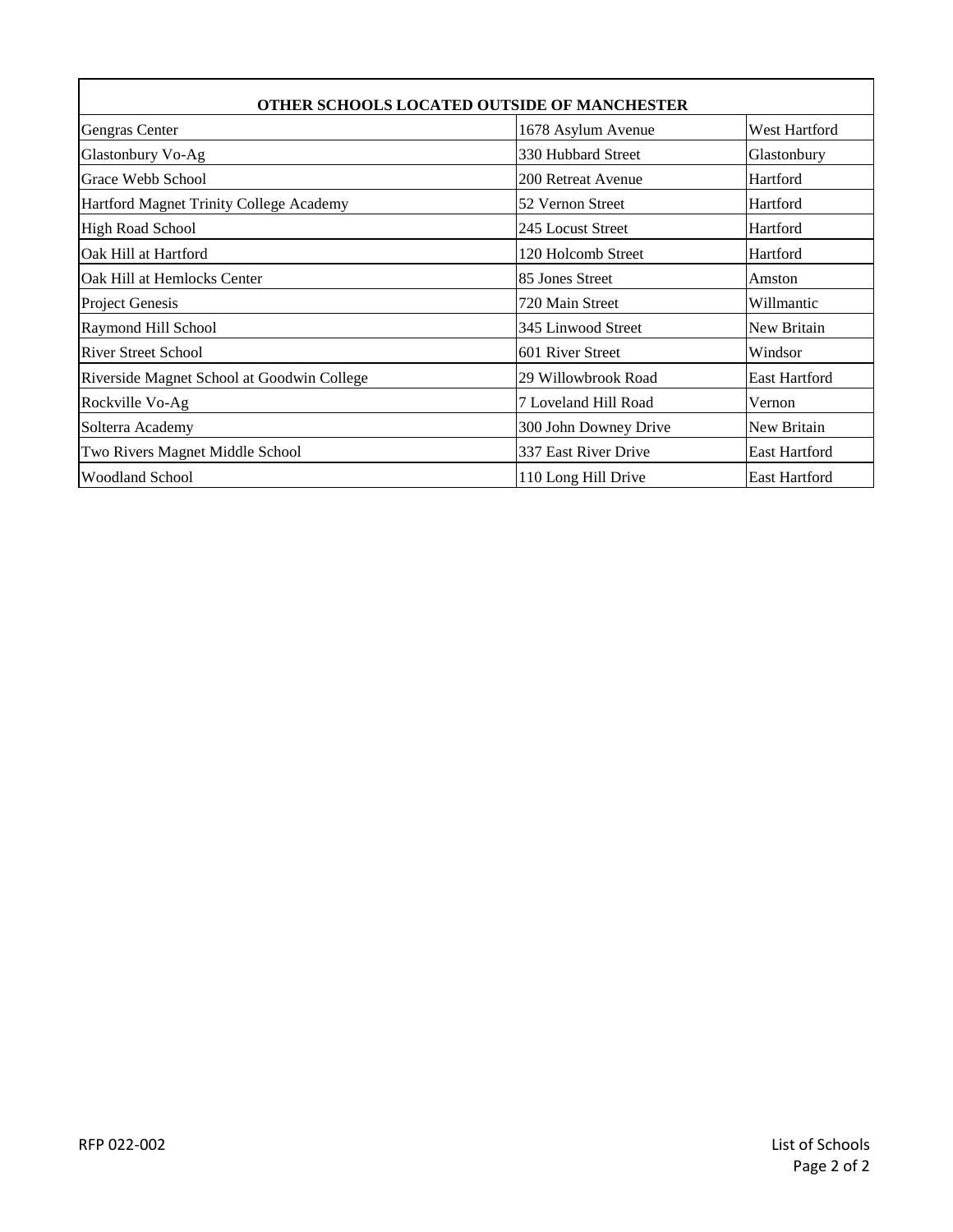## **V. Proposal Forms**

# **Affirmations and Declarations Transportation for Special Education Students**

The undersigned duly authorized agent for the individual, partnership, corporation or other entity (hereinafter called Contractor) submitting this proposal affirms and declares:

- 1. That this proposal is executed by said Contractor with full knowledge and acceptance of the terms outlined in the Request for Proposals concerning the transportation of certain Manchester students with special needs.
- 2. That this proposal shall remain firm for a period of no less than ninety (90) days and that this proposal shall not be withdrawn without the consent of the Manchester Board of Education.
- 3. That should the Board of Education accept this proposal in writing, said Contractor will furnish the services for which this proposal is submitted at the dollar amount indicated and in compliance with the provisions of the Contract.
- 4. That all items, documents and information required to accompany this proposal are enclosed herewith.
- 5. That the Contractor understands and accepts that price shall not be the only factor in the award of the Contract. Contractor understands and accepts that other factors to be considered in selecting the successful Bidder include, without limitation:
	- The accuracy, responsiveness, and conformity with the requirements of this Request for Proposals of the Bidder's proposal;
	- The experience, competence, and track record of the Bidder;
	- The nature, size, ownership structure, and financial condition of the Bidder's organization;
	- Personnel (e.g., trained vehicle operators and aides), and/or plan for recruitment of qualified personnel, to perform the services required;
	- Other transportation services currently under contract by the Bidder;
	- Location of the headquarters of the Bidder, as well as location of, and ownership status of, proposed depot/lot for storage of vehicles providing services to the Town and the Board;
	- Accessibility of the senior officers of the Bidder during contract performance;
	- Responsiveness, capacity, and availability to perform the services based on the changing needs of the Board of Education;
	- Demonstrated ability to transport school children with special needs safely and reliably;
	- Other factors considered to be in the best interests of the Town or the Board of Education; and
	- Cost/Price.

The Contract that may be entered into will be that most advantageous to the Board of Education, all factors considered.

6. That the Contractor proposes to furnish the services and materials required to complete the subject project in accordance with the aforesaid Specifications.

The Contractor shall provide vehicles, equipment, personnel, clerical services and other resources necessary for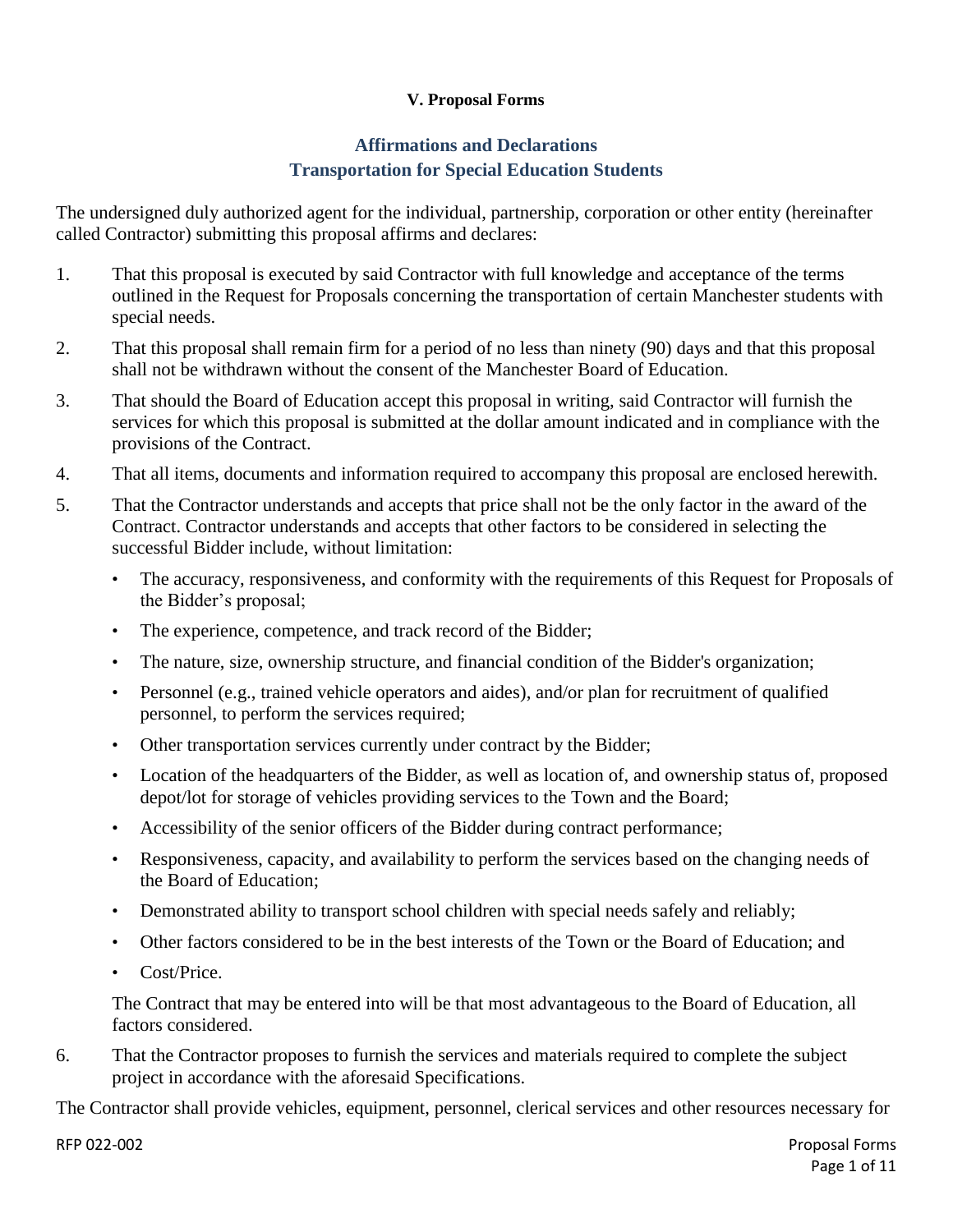special education transportation (and, as applicable, homeless youth) at the rates shown in the Price Proposal Form. The rates shall be considered "all inclusive."

The undersigned submits the foregoing proposal without collusion with any other person, firm, or individual.

| <b>Firm Name:</b>    |  |
|----------------------|--|
| Signature:           |  |
| <b>Printed Name:</b> |  |
| Telephone:           |  |
| Fax Number:          |  |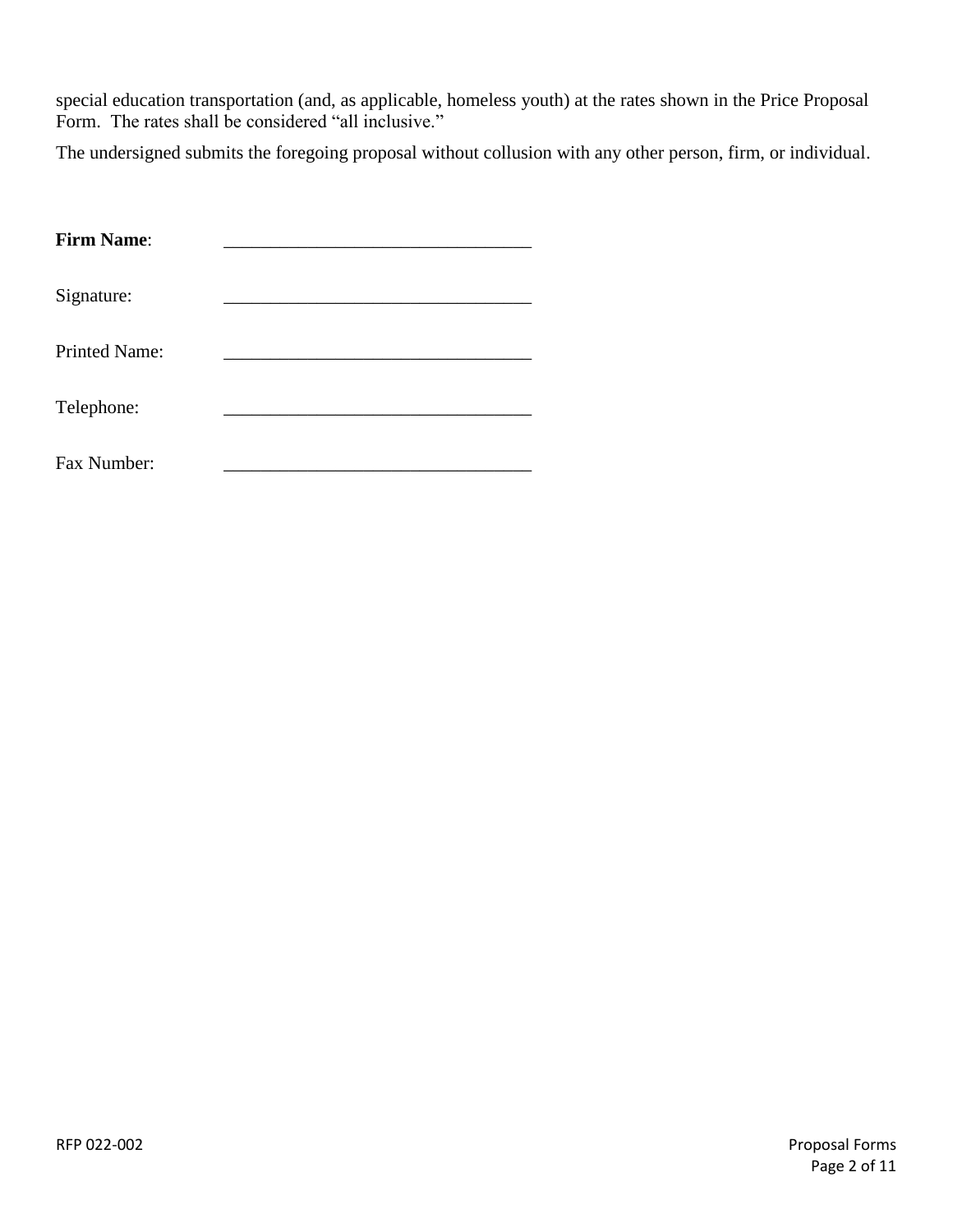#### **Price Proposal Form**

## **Please indicate the rate for each of the vehicle options listed below.**

# **Daily Rate – In Manchester:**

| Minivan/Car:                                       | \$<br><u> 1989 - Andrea Stationer, Amerikaansk kon</u>                                                                                                                                                                                                                                                                                        |
|----------------------------------------------------|-----------------------------------------------------------------------------------------------------------------------------------------------------------------------------------------------------------------------------------------------------------------------------------------------------------------------------------------------|
| Van:                                               | $\begin{array}{c c} \n\multicolumn{3}{c }{\textbf{\textcolor{red}{\bf S}}}\n\end{array}$                                                                                                                                                                                                                                                      |
| Lift Van:                                          | s                                                                                                                                                                                                                                                                                                                                             |
| Type II Minibus:                                   | $\frac{1}{2}$                                                                                                                                                                                                                                                                                                                                 |
| Type II Lift Minibus:                              |                                                                                                                                                                                                                                                                                                                                               |
| Type I Bus:                                        | $\begin{picture}(20,10) \put(0,0){\line(1,0){100}} \put(15,0){\line(1,0){100}} \put(15,0){\line(1,0){100}} \put(15,0){\line(1,0){100}} \put(15,0){\line(1,0){100}} \put(15,0){\line(1,0){100}} \put(15,0){\line(1,0){100}} \put(15,0){\line(1,0){100}} \put(15,0){\line(1,0){100}} \put(15,0){\line(1,0){100}} \put(15,0){\line(1,0){100}} \$ |
| Aide/Monitor:                                      | $\frac{\text{S}}{\text{S}}$                                                                                                                                                                                                                                                                                                                   |
| Hourly Rate Outside of<br>Home to School Times: \$ |                                                                                                                                                                                                                                                                                                                                               |
| Alternate Vehicle:                                 | \$                                                                                                                                                                                                                                                                                                                                            |

### **Daily Rate – Outside Manchester:**

| Minivan/Car:                                       | \$.                                                                                      |
|----------------------------------------------------|------------------------------------------------------------------------------------------|
| Van:                                               | $\frac{1}{1}$                                                                            |
| Lift Van:                                          | $\frac{1}{2}$                                                                            |
| Type II Minibus:                                   | $\begin{array}{c c} \n\multicolumn{3}{c }{\textbf{\textcolor{red}{\bf S}}}\n\end{array}$ |
| Type II Lift Minibus:                              | $\frac{1}{2}$                                                                            |
| Type I Bus:                                        | $\frac{1}{2}$                                                                            |
| Aide/Monitor:                                      | $\frac{\text{S}}{\text{S}}$                                                              |
| Hourly Rate Outside of<br>Home to School Times: \$ |                                                                                          |
| Alternate Vehicle:                                 | \$                                                                                       |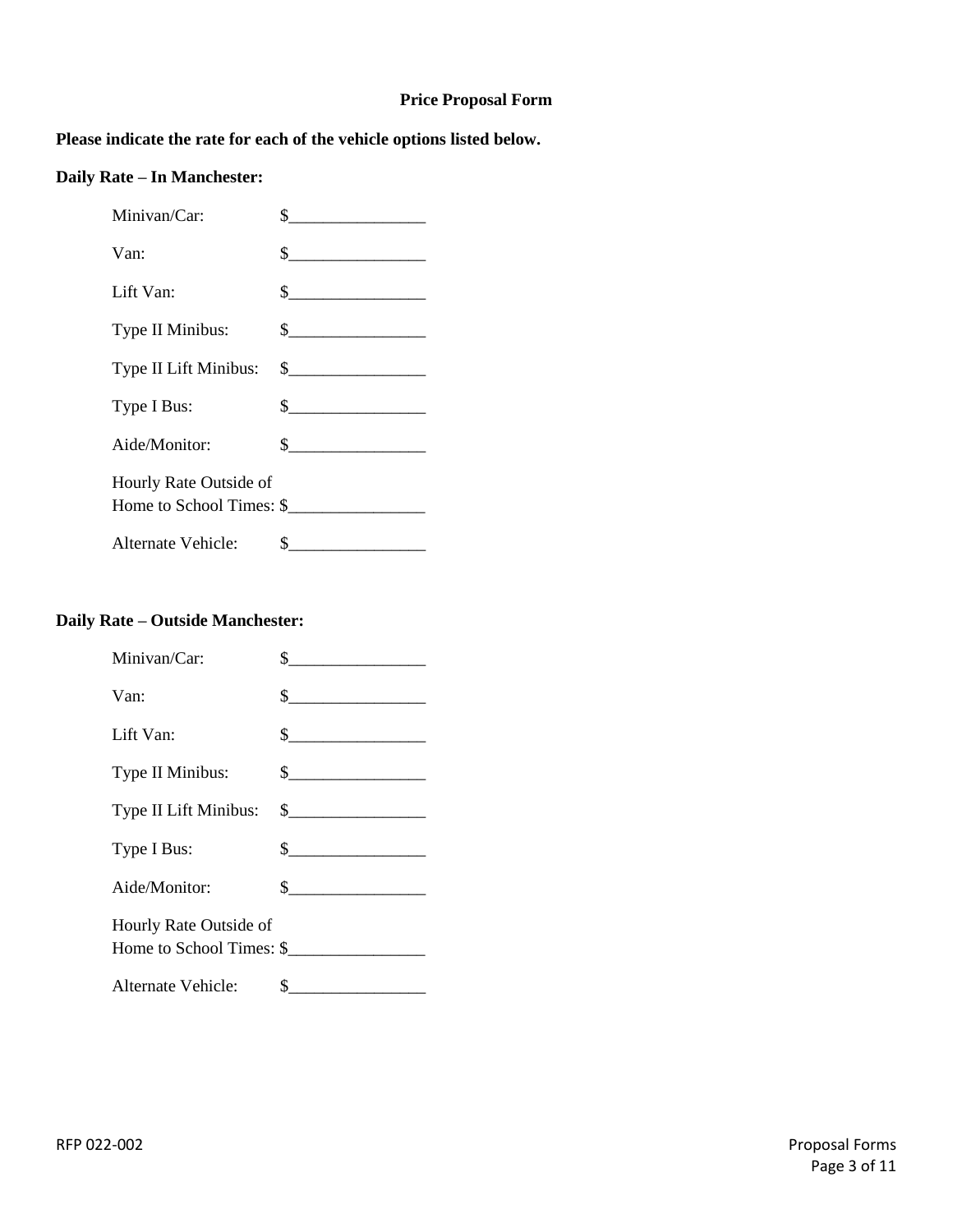|                                                     | <b>Proposer Information</b>                                                      |
|-----------------------------------------------------|----------------------------------------------------------------------------------|
|                                                     |                                                                                  |
|                                                     | (Print Business, Partnership or Corporate Name)                                  |
|                                                     |                                                                                  |
|                                                     |                                                                                  |
|                                                     |                                                                                  |
|                                                     | ,我们也不会有什么。""我们的人,我们也不会有什么?""我们的人,我们也不会有什么?""我们的人,我们也不会有什么?""我们的人,我们也不会有什么?""我们的人 |
| (Authorized Signature)                              |                                                                                  |
|                                                     |                                                                                  |
| (Please Print)                                      |                                                                                  |
|                                                     |                                                                                  |
|                                                     |                                                                                  |
|                                                     |                                                                                  |
|                                                     |                                                                                  |
|                                                     |                                                                                  |
|                                                     |                                                                                  |
|                                                     |                                                                                  |
| Please affix seal.                                  |                                                                                  |
| Names and titles of other officers or partners are: |                                                                                  |
|                                                     |                                                                                  |
|                                                     |                                                                                  |
|                                                     |                                                                                  |
|                                                     |                                                                                  |
|                                                     |                                                                                  |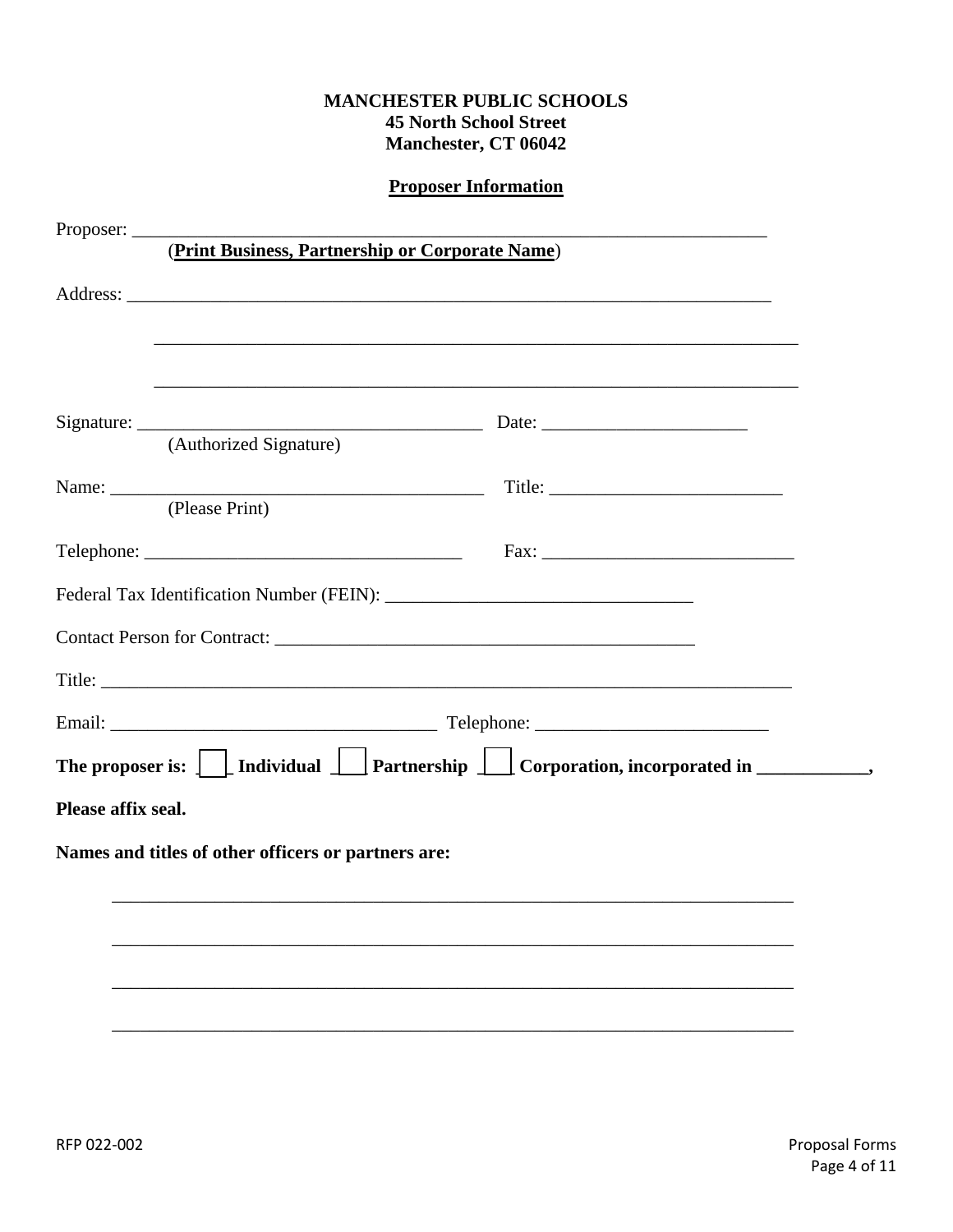### **AFFIRMATIVE ACTION STATEMENT**

TO: All Vendors

FROM: Karen L. Clancy Assistant Superintendent, Finance and Management

SUBJECT: Affirmative Action

Manchester Public Schools is an Equal Opportunity Employer, and will not transact business with firms which are not in compliance with all Federal and State Statutes and Executive Orders pertaining to non-discrimination.

In order to have your firm listed on our acceptable vendor's list and thereby be eligible for consideration as a source for goods and services, please complete and return the following Statement of Policy to:

> Karen L. Clancy Assistant Superintendent, Finance and Management

## **STATEMENT OF POLICY**

It is the employment policy of that there shall be no discrimination against anyone on the grounds of race, creed, national origin, sex, age or physical handicap in the hiring, upgrading, demotions, recruitment, termination and selections for training.

In addition, this firm is in full compliance with the letter and intent of the various Equal Opportunity and Civil Rights Statutes noted above.

| Signature | Date                  |
|-----------|-----------------------|
| Name      | Title                 |
| Telephone | <b>Street Address</b> |
| Fax       | City/State/Zip Code   |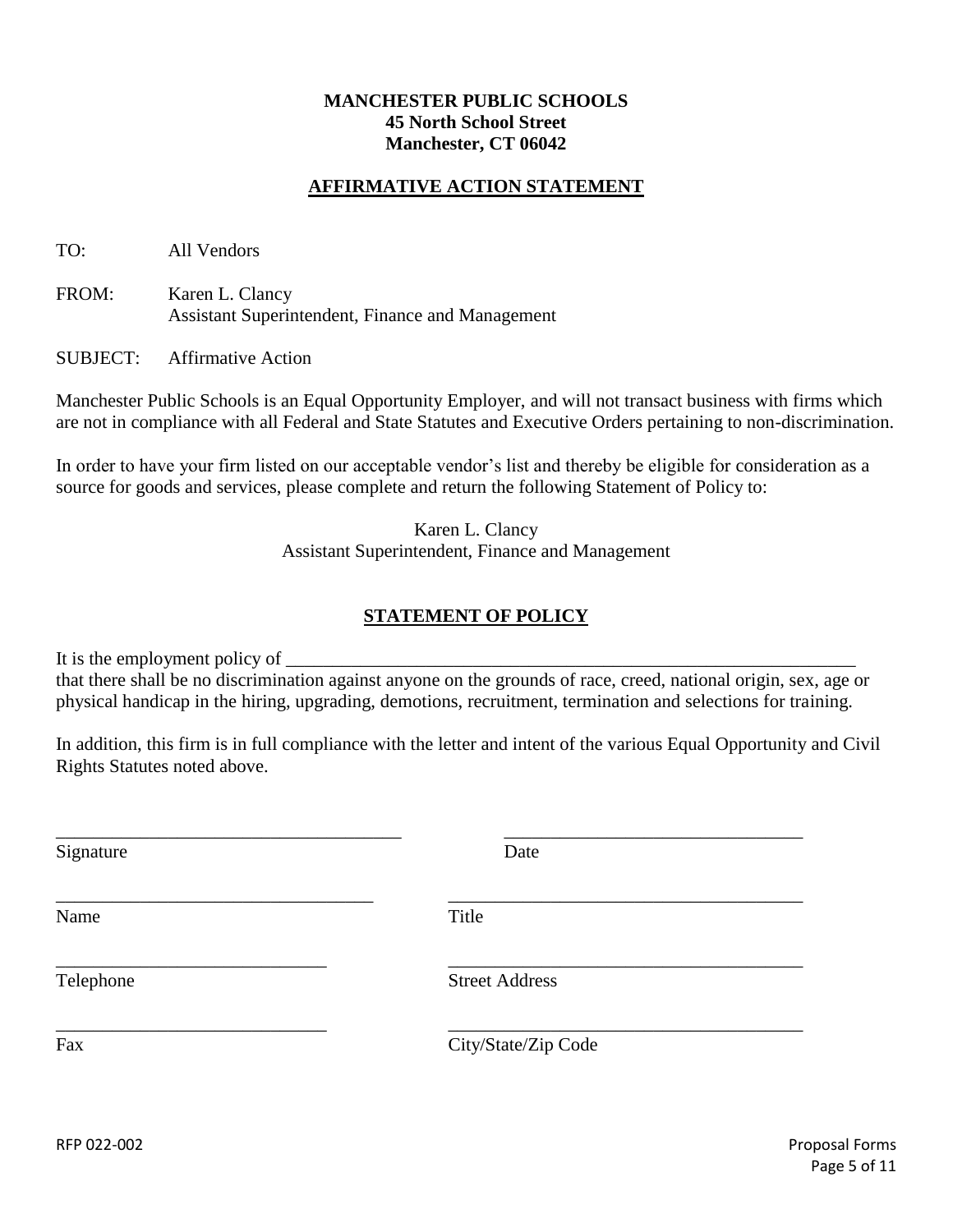### **CONTRACTOR INDEMNIFICATION**

To the fullest extent permitted by law, the Contractor shall, defend, indemnify and hold harmless the School District and its respective officers, employees and agents from any and all loss, liability, damage, penalty, expense or fee, including attorneys' fees, arising from or relating to (i) the Contractor's breach of this Contract; (ii) strictly limited to the extent of negligence or willful misconduct of the Contractor and its officers, employees, and agents; or (iii) any other action or event arising out of or in any way connected with this Contract. The Contractor agrees that the School District shall have the right to participate in the defense of any such claim through counsel of its choosing. This indemnity shall not be affected by other portions of this Contract.

The existence of insurance shall in no way limit the scope of this indemnification. The Contractor further undertakes to reimburse MPS for damage to property of MPS caused by the Contractor, or its employees, agents, subcontractors or delivery persons, or by faulty, defective or unsuitable material or equipment used by him/her or them.

|                                                          | <b>Signed by Proposer</b> |
|----------------------------------------------------------|---------------------------|
|                                                          | Name                      |
|                                                          | Legal Name of Vendor      |
|                                                          | <b>Street</b>             |
|                                                          | City/State/Zip Code       |
|                                                          | Date                      |
| Subscribed and Sworn to before me on this                |                           |
| $\qquad \qquad \text{day of} \qquad \qquad \qquad$<br>20 |                           |
| Notary Public                                            |                           |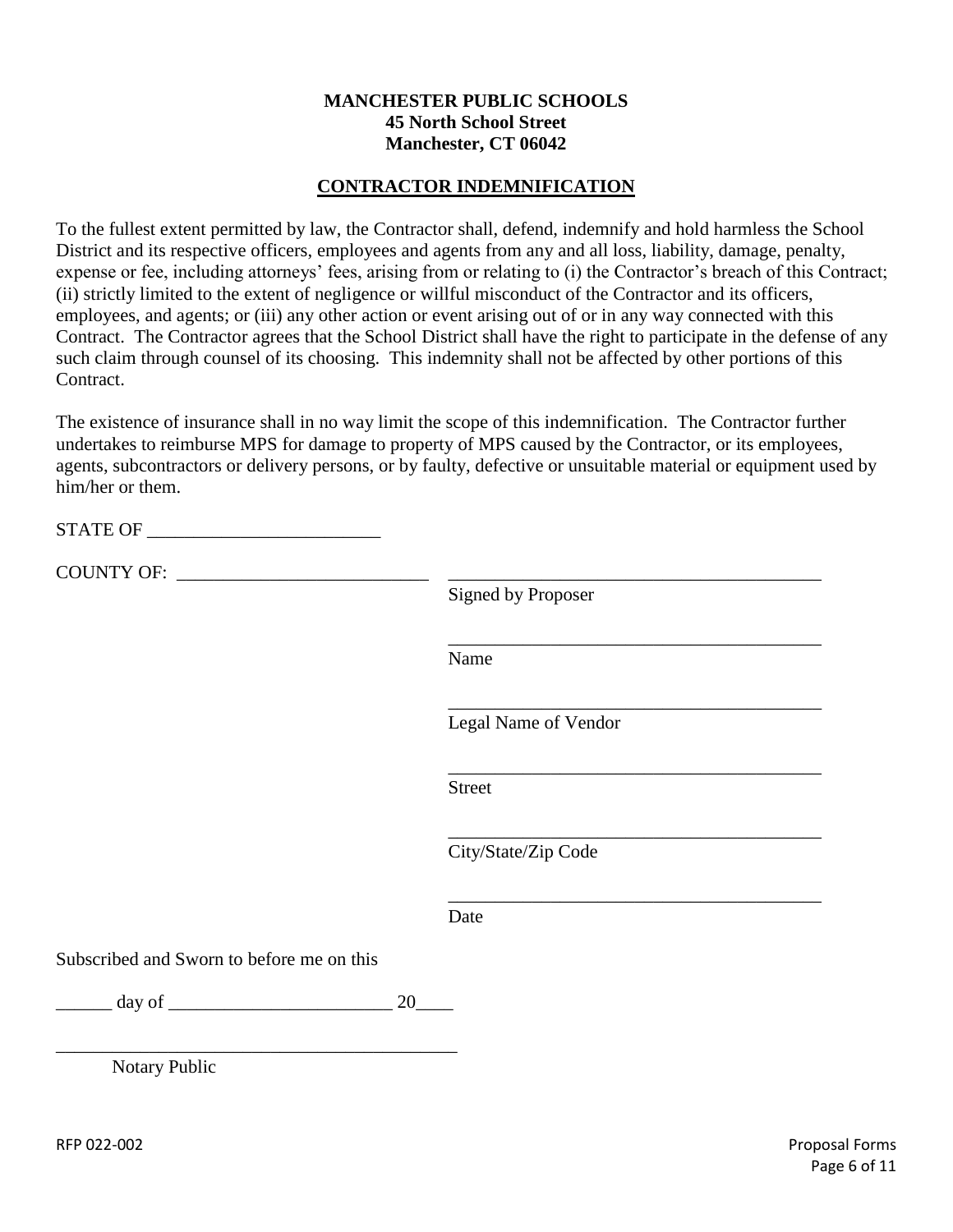### **NON-COLLUSIVE STATEMENT**

TO: All Vendors

FROM: Karen L. Clancy Assistant Superintendent, Finance and Management

SUBJECT: Non-Collusive Statement

The undersigned vendor, having fully informed themselves regarding the accuracy of the statements made herein certifies that:

- 1. The bid has been arrived at by the vendor independently and has been submitted without collusion with, and without any agreement, understanding, or planned common course of action with any other vendor of materials, supplies, equipment or services described in the Invitation to Bid, designed to limit independent bidding or competition, and;
- 2. The contents of the bid have not been communicated by the vendor or its employees or agents to any person not an employee or agent of the proposer or its surety on any bond furnished with the bid, and will not be communicated to any such person prior to the official opening of the bid.

The undersigned vendor further certifies that this statement is executed for the purposes of inducing Manchester Public Schools to consider the vendor and make an award in accordance therewith.

| Legal Name of Vendor                |     |               |  |
|-------------------------------------|-----|---------------|--|
| <b>Business Address</b>             |     |               |  |
| Name and Title of Authorized Signor |     |               |  |
| Signature                           |     | Date          |  |
| Telephone                           | Fax | eMail Address |  |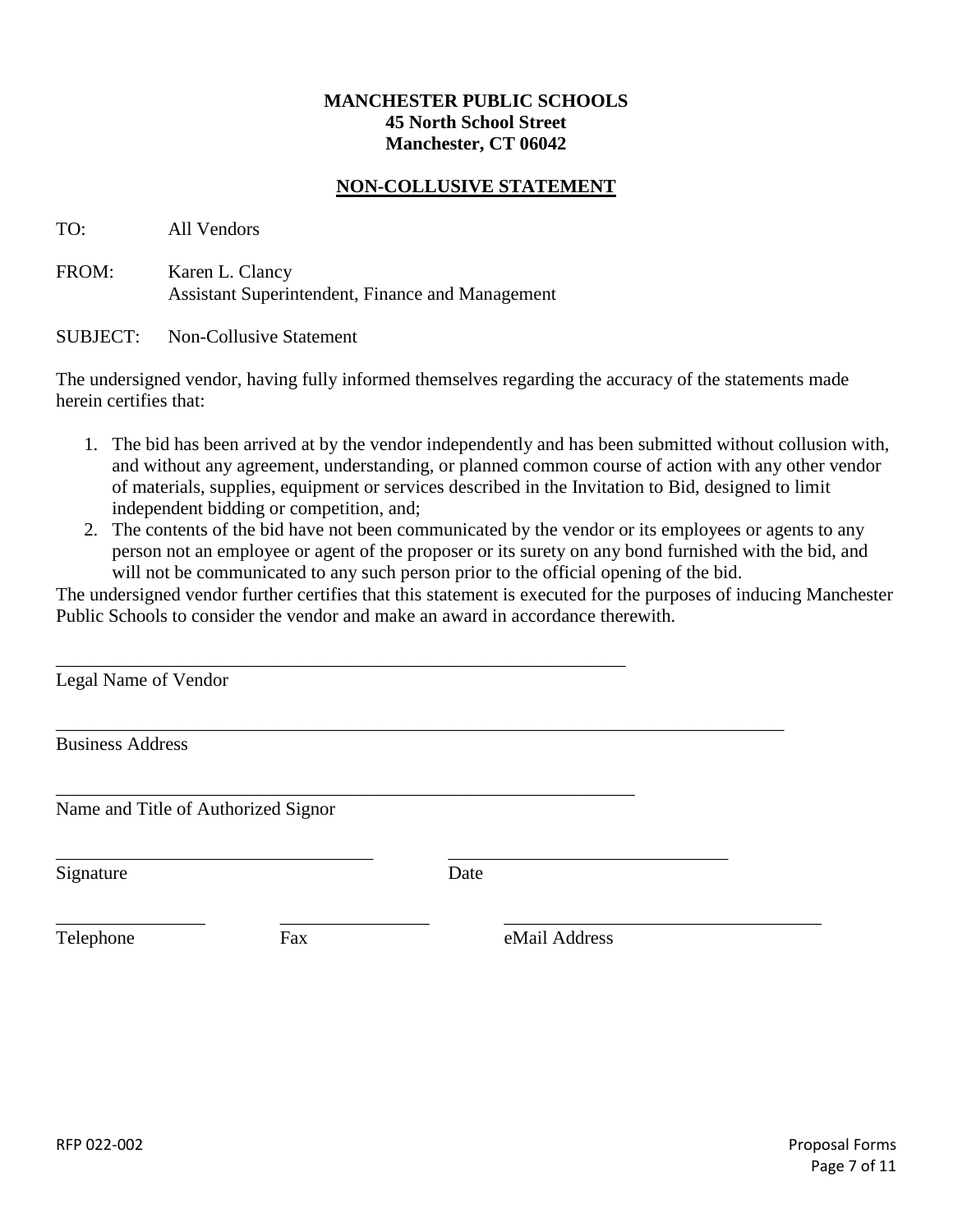### **BACKGROUND CHECK COMPLIANCE AGREEMENT**

TO: All Vendors

FROM: Karen L. Clancy, Assistant Superintendent, Finance and Management

SUBJECT: Background Check Compliance Agreement

#### **PURPOSE**

The Background Check compliance agreement is intended to ensure that proposer, awarded this contract, has or will hire qualified employees/staff to provide and maintain a safe and secure environment.

#### **POLICY**

Proposers shall comply with maintaining a policy and procedure in place for a background check and performing background checks, in accordance with any State and Federal laws for any person assigned to this contract.

### **DEFINITION OF A BACKGROUND CHECK**

A background check is a process in which the specifics of an individual's past history are verified for the purposes of determining qualifications for employment/work, and it is conducted in addition to a reference check. The type of background check conducted is dependent upon a position's responsibilities and required qualifications by the contract. When conducting background checks, it is the proposer's responsibility to comply with any State and Federal laws, including Public Act 16-67.

#### **COMPLIANCE AGREEMENT**

The proposer hereby agrees that assigned personnel for this contract have been administered a background check. To the best of the proposer's knowledge, the employee has a satisfactory background check in accordance and in compliance with any State and Federal laws. The proposer and its employees release Manchester Public Schools, its officers and its employees from any and all liability arising out of or related in any way to such testing.

RFP 022-002 Proposal Forms Page 8 of 11 \_\_\_\_\_\_\_\_\_\_\_\_\_\_\_\_\_\_\_\_\_\_\_\_\_\_\_\_\_\_\_\_\_\_\_\_\_\_\_\_\_\_\_\_\_\_\_\_\_\_\_\_\_\_\_\_\_\_\_\_\_ Legal Name of Vendor \_\_\_\_\_\_\_\_\_\_\_\_\_\_\_\_\_\_\_\_\_\_\_\_\_\_\_\_\_\_\_\_\_\_\_\_\_\_\_\_\_\_\_\_\_\_\_\_\_\_\_\_\_\_\_\_\_\_\_\_\_\_\_\_\_\_\_\_\_\_\_\_\_\_\_\_\_\_ Business Address \_\_\_\_\_\_\_\_\_\_\_\_\_\_\_\_\_\_\_\_\_\_\_\_\_\_\_\_\_\_\_\_\_\_\_\_\_\_\_\_\_\_\_\_\_\_\_\_\_\_\_\_\_\_\_\_\_\_\_\_\_\_\_\_\_\_\_\_\_\_\_\_\_\_\_\_\_\_ Name and Title of Authorized Signor \_\_\_\_\_\_\_\_\_\_\_\_\_\_\_\_\_\_\_\_\_\_\_\_\_\_\_\_\_\_\_\_\_\_ \_\_\_\_\_\_\_\_\_\_\_\_\_\_\_\_\_\_\_\_\_\_\_\_\_\_\_\_\_\_ Signature Date \_\_\_\_\_\_\_\_\_\_\_\_\_\_\_\_ \_\_\_\_\_\_\_\_\_\_\_\_\_\_\_\_ \_\_\_\_\_\_\_\_\_\_\_\_\_\_\_\_\_\_\_\_\_\_\_\_\_\_\_\_\_\_\_\_\_\_ Telephone Fax eMail Address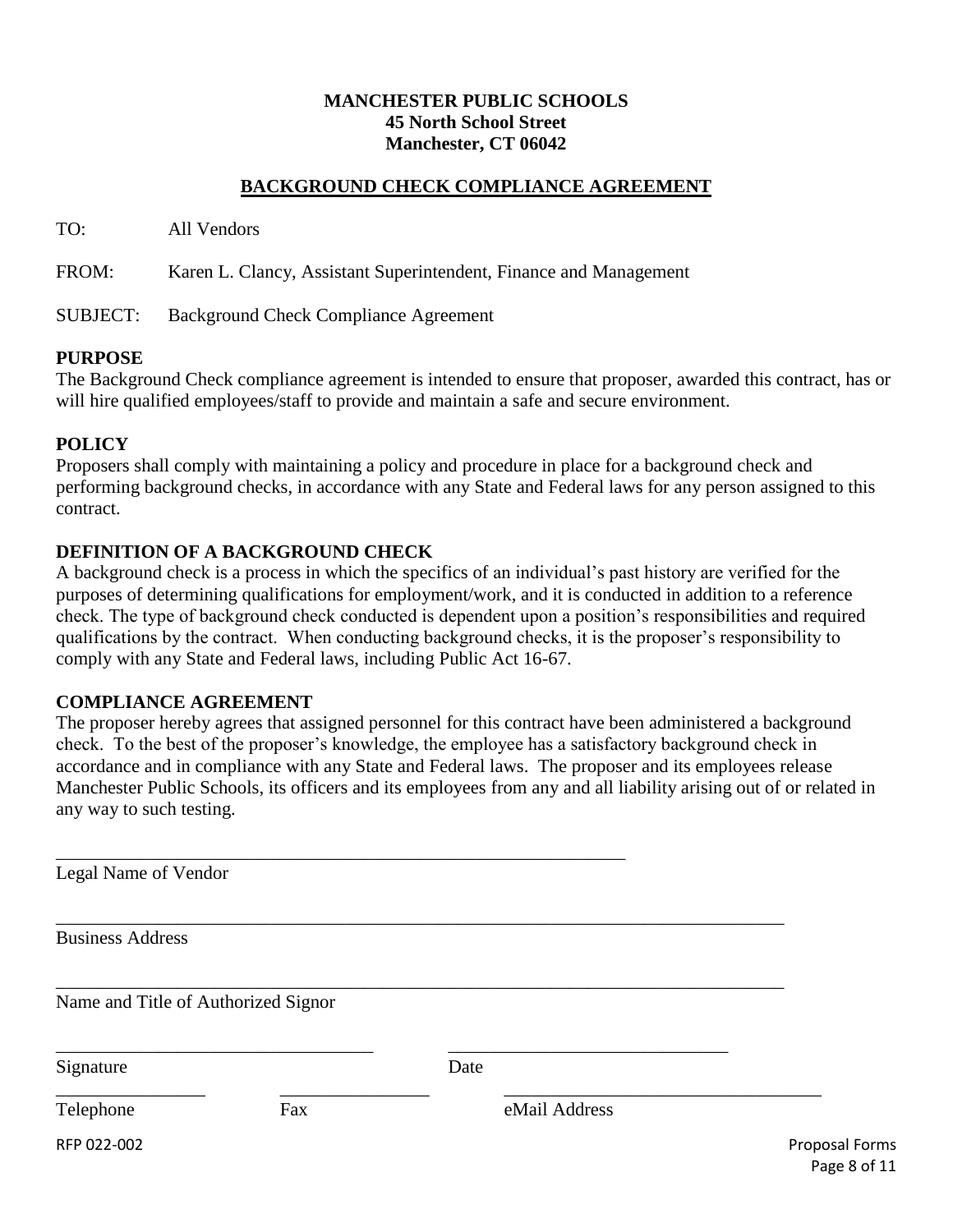### **Summary Description for Vendors Regarding Manchester's Living Wage Ordinance**

Effective February 1, 2010, the Town of Manchester adopted a living wage ordinance. This Summary Description is designed to provide any vendor bidding on a Town of Manchester or Manchester Board of Education contract with the key provisions of that ordinance. It does not contain the full ordinance.

# **LIVING WAGE REQUIREMENT**:

The ordinance requires that companies awarded service contracts by the Town of Manchester exceeding \$25,000 in any one fiscal year pay their **Eligible Employees** a **living wage**. Companies considered **Covered Employers** subject to this requirement are defined below. The Town of Manchester has determined that the contract resulting from this bid or Request for Proposals will be subject to the ordinance if the total contract value is \$25,000 or more in any one fiscal year.

The living wage is currently calculated to be \$14.24/hour for employees that are provided comprehensive health care benefits, or \$18.32/hour for employees that are not provided comprehensive health care benefits.

The living wage and health benefit requirements are adjusted annually each July, effective July 1, 2010. Companies will be required to pay the applicable living wage rate in effect during the term of their contracts.

# **COVERED EMPLOYERS AND EXEMPTIONS:**

The ordinance requires that Covered Employers pay the living wage rate. Certain employers are excluded from paying the living wage rate. They are as follows:

- 1. Non-profit organizations as defined by the ordinance, and
- 2. Entities that employ less than 25 eligible employees.

## **ELIGIBLE EMPLOYEES:**

Eligible employees are **all permanent, full time employees** of the company (defined as a normal work week of at least 30 hours), working in the State of Connecticut, **not just those working on the Town contract.** The following are not considered eligible employees for the purposes of the living wage requirement:

- 1. Employees with a normal work week of less than 30 hours.
- 2. Seasonal or temporary employees.
- 3. Employees under the age of 18.
- 4. Employees hired as part of a school-to-work program.
- 5. Students who serves in a work-study program or as an intern.
- 6. Trainees participating for not more than six months in a training program.
- 7. Employees enrolled in a governmentally funded vocational rehabilitation program.
- 8. Volunteers working without pay.
- 9. Employees exempted under Section 14(c) of the Fair Labor Standards Act due to disabilities.
- 10. Any person whose wage rate is subject to a federal or State of Connecticut statute or regulation mandating a prevailing wage rate.

# **EMPLOYER OBLIGATIONS**:

Covered Employers are required to do the following pursuant to the ordinance.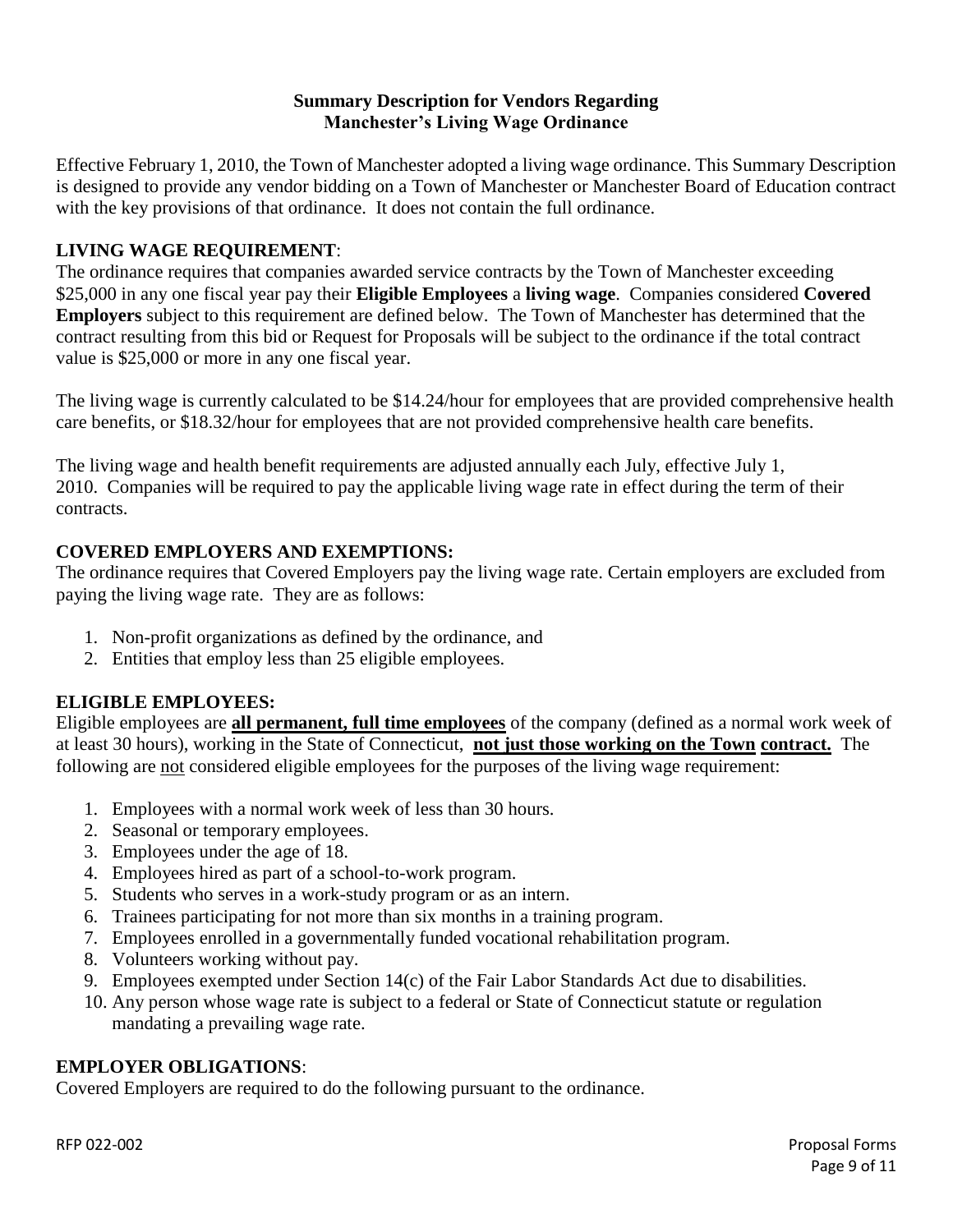- 1. Certify with the submission of their bid or proposal a) that they will pay the required living wage to eligible employees if awarded a contract, or b) that they are exempt from requirements of the ordinance,
- 2. Upon award, covered employers shall provide the Town a sworn affidavit affirming that all eligible employees of the covered employer working in the State of Connecticut are receiving the living wage and health benefits required by this ordinance.
- 3. This sworn affidavit shall be provided thereafter on an annual basis within 30 days of a request being made by the Town if the duration of the contract exceeds one (1) year.
- 4. Notify their employees of their rights under the Living Wage Ordinance by posting a copy of the ordinance and other materials prepared by the Town of Manchester in locations where employees will see them.
- 5. Make best efforts to attempt to hire residents of the Town of Manchester for all new positions which result from a service contract subject to the ordinance.

### **PROHIBITED PRACTICES**:

- 1. Covered Employers cannot decrease non-wage benefits (such as insurance, vacation, or pension) as a means of complying with the living wage requirements.
- 2. Covered Employers cannot retaliate or discriminate against any employee for making a complaint against the covered employer regarding compliance with living wage requirements.

### **ENFORCEMENT:**

The Town may enforce the provisions of this ordinance by the imposition of fines, suspension of contract or declaring the Covered Employer ineligible for future contracts.

#### **WAIVERS**:

The ordinance provides for the waiver of certain requirements in the ordinance. However, no waivers will be considered until the bidding process has been completed and a contract has been awarded. Requests for waivers must be made by the Covered Employer, in writing, to the General Manager.

The General Manager shall submit the waiver request to the Board of Directors, which shall have the sole discretion as to whether it is granted.

**The above is intended to be a summary of the requirements of the living wage ordinance as they affect covered employers and is provided for informational purposes only. Employers should read the entire Living Wage Ordinance. It can be found online at [www.townofmanchester.org](http://www.townofmanchester.org/) [o](http://www.townofmanchester.org/)n the left side of the page. Click on Document Center, scroll to General Services and click on Living Wage Ordinance.**